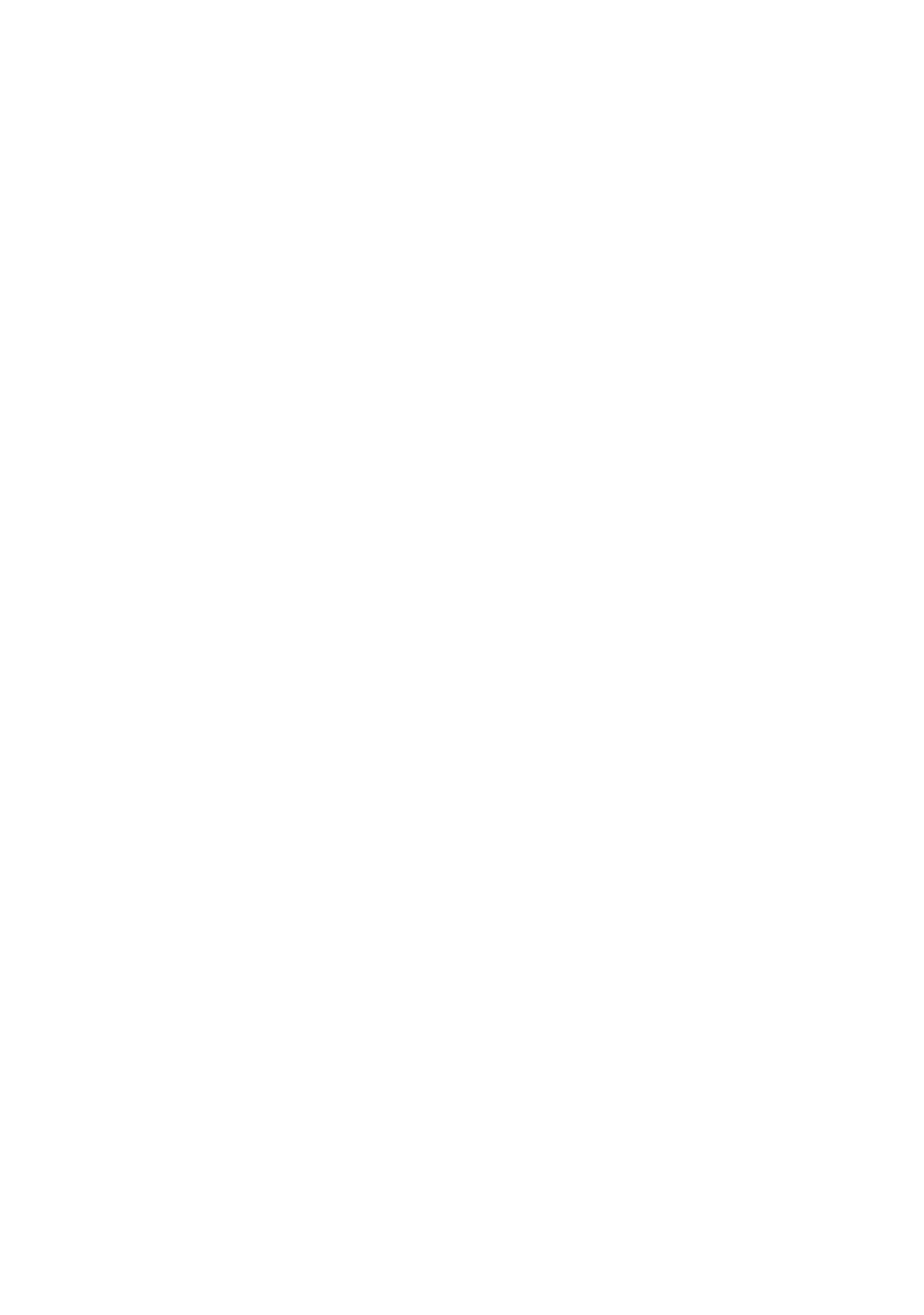# **FAMILY** VERSUS POST-MODERNITY **CHALLENGES**

# UPBRINGING. PROBLEMS. ASSISTANCE AND SUPPORT

Academic Editing

Małgorzata Przybysz-Zaremba, Agnieszka Regulska, ks. Andrzej Jacek Najda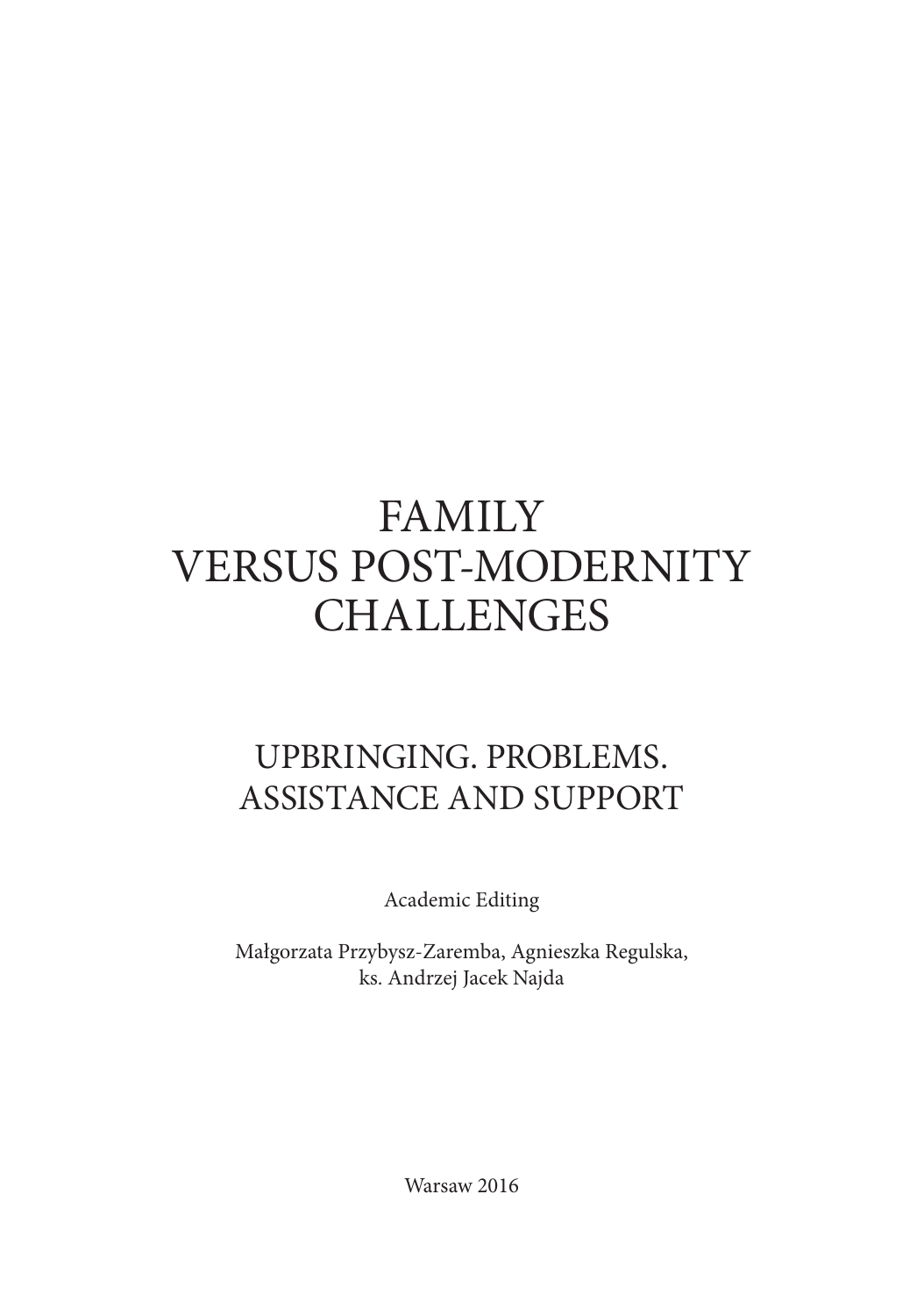Editor in Chief ks. prof. UKSW dr hab. Zdzisław Struzik

Academic Editing prof. UKSW dr hab. Małgorzata Przybysz-Zaremba dr Agnieszka Regulska ks. prof. UKSW dr hab. Andrzej Jacek Najda

Reviewers prof. dr hab. Valdonė Indrašienė prof. dr hab. Janusz Surzykiewicz prof. dr hab. Odeta Merfeldaitė

Computer typesetting Łukasz Jankowski

Cover design Michalina Poźniak

Printed by Drukarnia Wydawnictwa ARKA www.arkadruk.pl

Copyright by Instytut Papieża Jana Pawła II Warszawa 2016

ISBN 978-83-65198-19-8 ISSN 2450-5218

Published by Instytut Papieża Jana Pawła II ul. Księdza Prymasa Augusta Hlonda 1 02-972 Warszawa tel. 22 213 11 90, fax. 22 213 11 92 www.ipjp2.pl, instytut@ipjp2.pl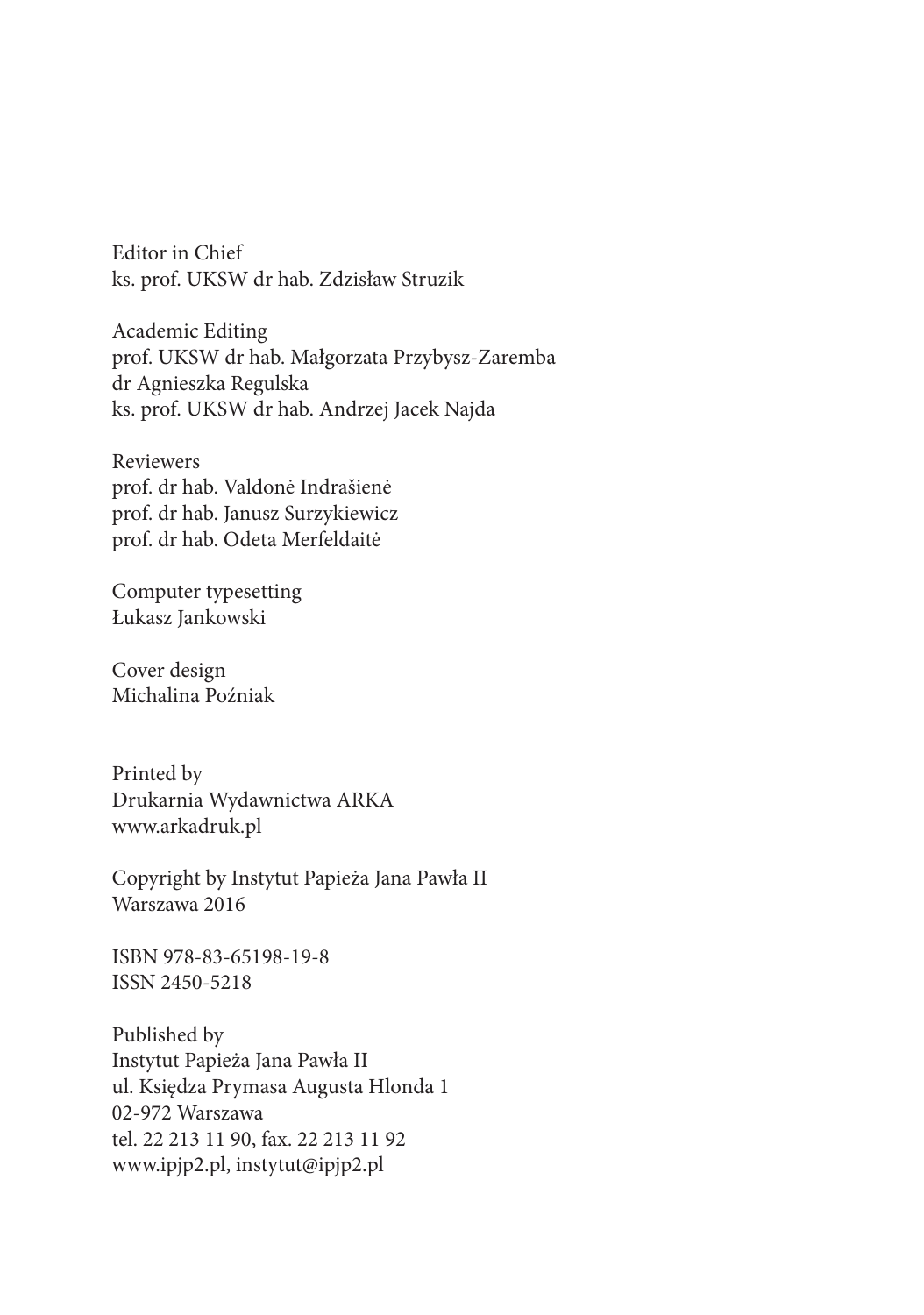# **CONTENTS**

| Małgorzata Przybysz-Zaremba, Family in 'Post-modernity' - a few<br>Afterthoughts, some Ascertainment and Research with Pejorative<br>Dimension in the Background. By Way of Introduction | 9   |
|------------------------------------------------------------------------------------------------------------------------------------------------------------------------------------------|-----|
| Part 1.<br>PERSONALISTIC CONCEPT OF UPBRINGING IN THE<br>FAMILY TOWARDS POST-MODERNITY                                                                                                   |     |
| Aleksandra Rutkowska, Ks. Edward Walewander, John Paul II's Teaching<br>on Education in the Family                                                                                       | 21  |
| Ks. Zdzisław Struzik, Corporeality of Human Body - Freedom or Restraint?<br>Personal Relations of Conjugal and Family Love in the Teachings<br>of St. John Paul II                       | 33  |
| Anna Szudra-Barszcz, Education Versus Upbringing. Comments on the<br>Concept of Education in Philosophical Thought of Karol Wojtyła                                                      | 57  |
| Ks. Andrzej J. Najda, Concern of the Family About Poor and Needing<br>in the Bible                                                                                                       | 69  |
| Agnieszka Regulska, Upbringing up in the Family in the Light<br>of the Ethical Personalism                                                                                               | 81  |
| Part 2.<br>COUNSELING, ASSISTANCE AND SUPPORT TO FAMILY<br>IN PROBLEM SITUATIONS                                                                                                         |     |
| Anna Fidelus, Threats for modern families and support methods - the Polish<br>solutions                                                                                                  | 95  |
| Małgorzata Przybysz-Zaremba, Selected problems of family as factors<br>threatening child's health                                                                                        | 105 |
| Urszula Kempińska, Threats of Contemporary (Young) Family                                                                                                                                | 113 |
| Violeta Jegelevičienė, Agata Katkonienė, Małgorzata Przybysz-Zaremba,<br>Conflict Resolution Among Adolescents: Social Pedagogues' Approach                                              | 129 |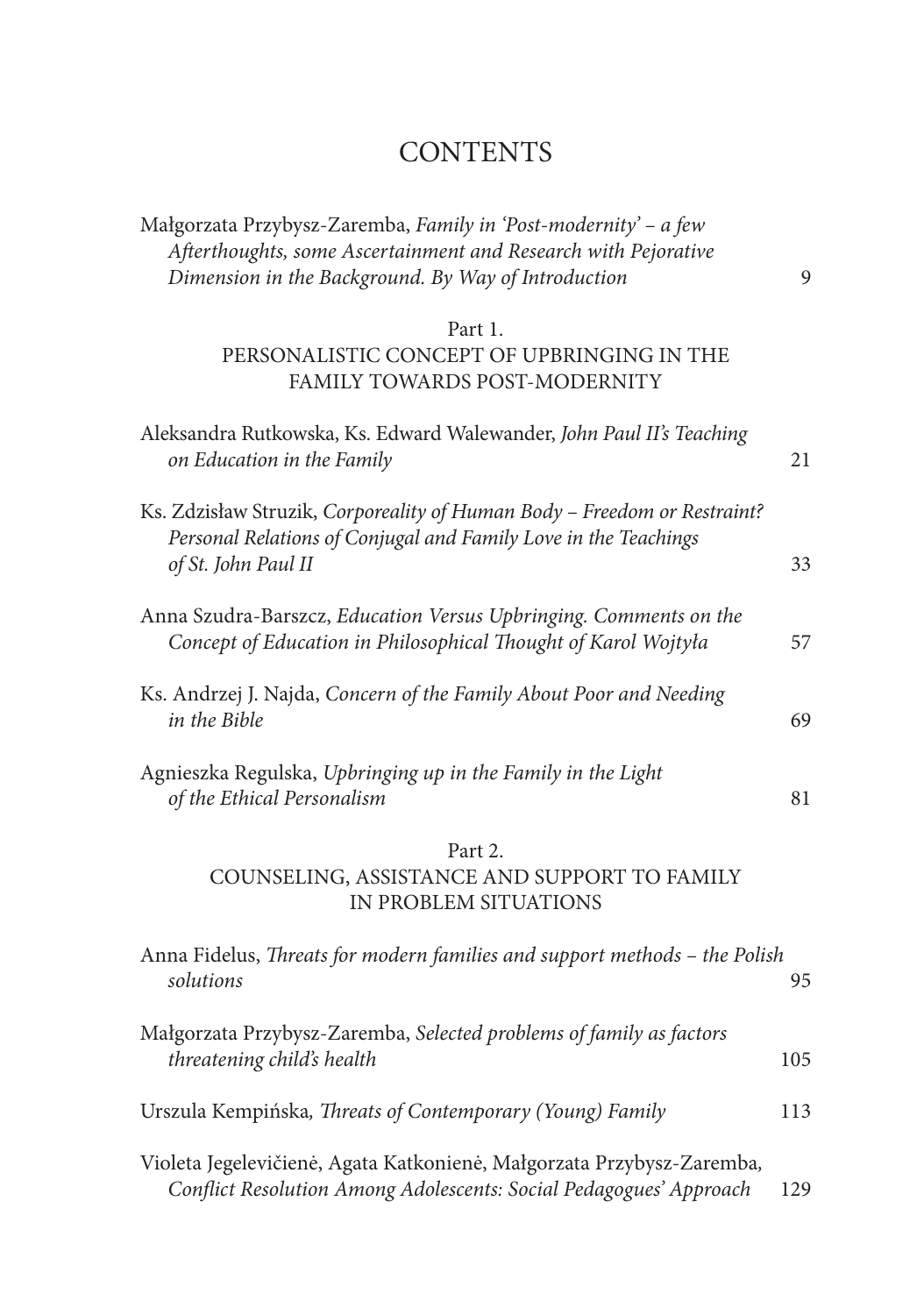| Agnieszka Regulska, Family and Institutional Forms of the Foster Care<br>of the Child                                                                                                                           | 143 |
|-----------------------------------------------------------------------------------------------------------------------------------------------------------------------------------------------------------------|-----|
| Raminta Bardauskiene, Jolanta Pivoriene, Attitudes of Delinquent Youth<br>Towards Activities of Socialization Centers in Lithuania                                                                              | 153 |
| Monika Wojtkowiak, On the Need of Change in Educational Counseling<br>for Families - an Outline of the Problem                                                                                                  | 173 |
| Kateřina Jeřábková, Family Caring for Member with Disability<br>- a Research Study                                                                                                                              | 185 |
| Silvia Dončevová, The Family as an Important Partner of a School                                                                                                                                                | 205 |
| Part 3.<br>FAMILY CONDITIONING OF HUMAN DEVELOPMENT<br>AND HEALTH - SELECTED AREAS AND ACTIONS                                                                                                                  |     |
| Nikoleta Poliaková, Eva Králová, The Role of the Family in the Care of the<br>Hospitalised Family Member                                                                                                        | 219 |
| Zofia Kończewska-Murdzek, Maria Murdzek-Wierzbicka,<br>What factors shape attitudes of unconditional acceptance<br>and love towards the unborn child?                                                           | 245 |
| Zdenka Krajčovičová, Katarína Gerlichová, Vladimír Meluš,<br>Iveta Matišáková, The Introduction of New Progressive Methods of<br>Healthcareas a Consequence of Changes in the Structure<br>and Nature of Family | 279 |
| Jiří Kantor, Naďa Petrová, Experience of Families with Children with Severe<br>Multiple Disabilities: Transformations and Positive Aspects                                                                      | 305 |
| Zdenka Krajčovičová, Vladimír Meluš, Katarína Kašlíková, Current<br>Knowledge on the Appropriate Compounds of the Diet in Terms<br>of the Content of Natural Substances for Chemoprevention                     |     |
| and Chemoprotection of Cancer Diseases                                                                                                                                                                          | 317 |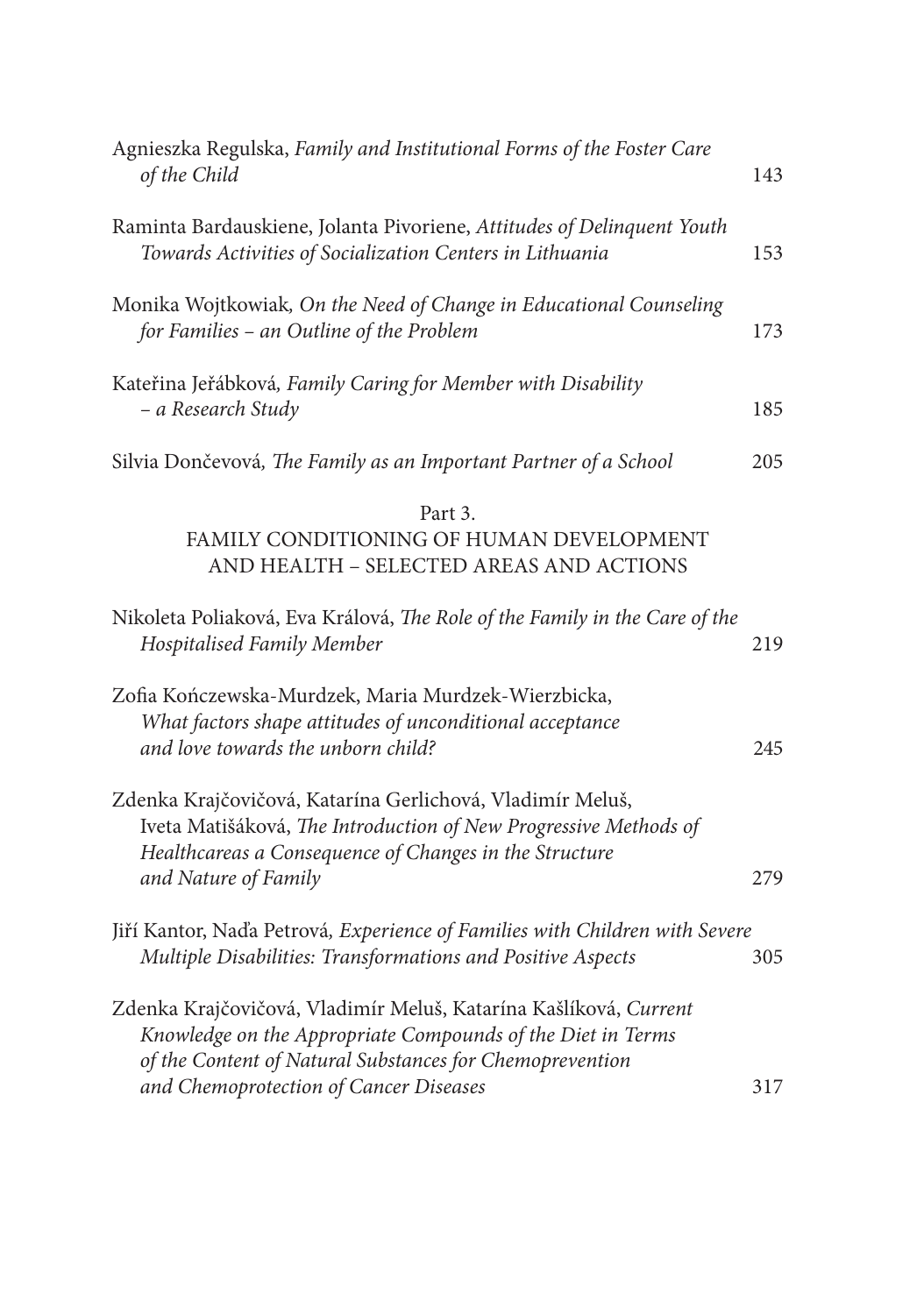# SPIS TREŚCI

| Małgorzata Przybysz-Zaremba, Ponowoczesność w rodzinie – kilka refleksji                                                                               |    |
|--------------------------------------------------------------------------------------------------------------------------------------------------------|----|
| i badań z pejoratywnym wymiarem w tle. Tytułem wprowadzenia                                                                                            | 9  |
| Część 1                                                                                                                                                |    |
| PERSONALISTYCZNE POJĘCIE WYCHOWANIA                                                                                                                    |    |
| W RODZINIE W KIERUNKU PONOWOCZESNOŚCI                                                                                                                  |    |
| Aleksandra Rutkowska, Ks. Edward Walewander,                                                                                                           |    |
| Nauczanie Jana Pawła II o wychowaniu w rodzinie                                                                                                        | 21 |
| Ks. Zdzisław Struzik, "Cielesność człowieka - wolność czy ograniczenie?"<br>Personalne relacje miłości małżeńskiej i rodzinnej w nauczaniu             |    |
| św. Jana Pawła II                                                                                                                                      | 33 |
| Anna Szudra-Barszcz, Kształcenie a wychowania. Uwagi dotyczące pojęcia                                                                                 |    |
| kształcenia na marginesie myśli filozoficznej Karola Wojtyły                                                                                           | 57 |
| Ks. Andrzej J. Najda, Troska rodziny o ubogich i potrzebujących w Biblii                                                                               | 69 |
| Agnieszka Regulska, Wychowanie w rodzinie w świetle personalizmu etycznego                                                                             | 81 |
| Część 2.                                                                                                                                               |    |
| DORADZTWO, POMOC I WSPARCIE RODZINY                                                                                                                    |    |
| W SYTUACJACH PROBLEMOWYCH                                                                                                                              |    |
|                                                                                                                                                        |    |
| Anna Fidelus, Zagrożenia dla współczesnych rodzin i metody<br>wsparcia - polskie rozwiązania                                                           | 95 |
|                                                                                                                                                        |    |
| Małgorzata Przybysz-Zaremba, Wybrane problemy rodziny jako czynniki                                                                                    |    |
| zagrażające zdrowiu dziecka<br>105                                                                                                                     |    |
|                                                                                                                                                        |    |
| Urszula Kempińska, Zagrożenia współczesnej (młodej) rodziny<br>113                                                                                     |    |
| Violeta Jegelevičienė, Agata Katkonienė, Małgorzata Przybysz-Zaremba,<br>Rozwiązywanie konfliktów wśród młodzieży: postawa pedagogów socjalnych<br>129 |    |
|                                                                                                                                                        |    |
| Agnieszka Regulska, Rodzinne i instytucjonalne formy pieczy zastępczej<br>nad dzieckiem<br>143                                                         |    |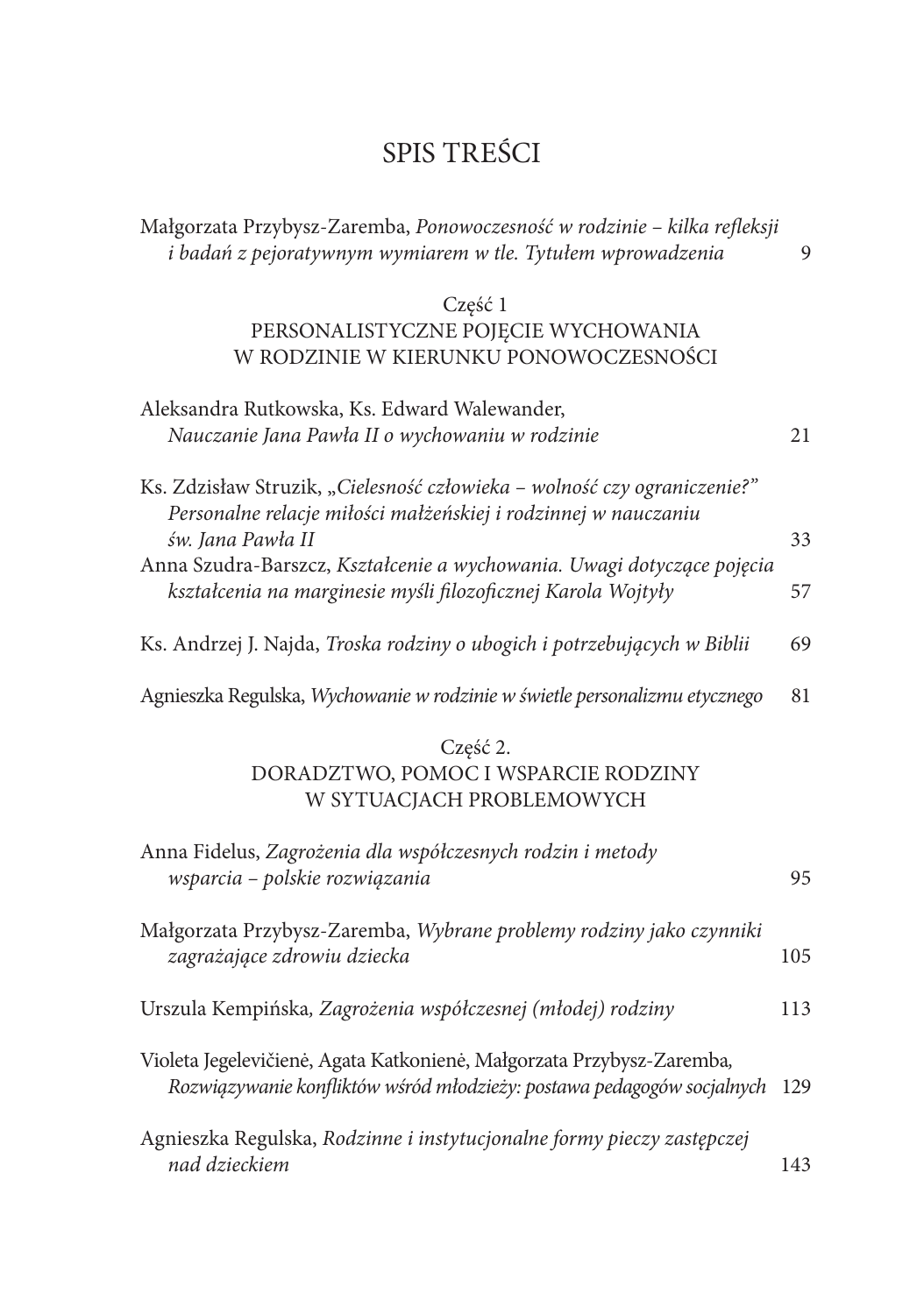| Raminta Bardauskiene, Jolanta Pivoriene, Postawy nieletnich o<br>zachowaniu delikwentnym na działalność dziecięcych ośrodków<br>socjalizacyjnych na Litwie                                                                                          | 153 |
|-----------------------------------------------------------------------------------------------------------------------------------------------------------------------------------------------------------------------------------------------------|-----|
| Monika Wojtkowiak, O potrzebie zmian w poradnictwie dla rodzin<br>- zarys problematyki                                                                                                                                                              | 173 |
| Kateřina Jeřábková, Rodzina z osobą niepełnosprawną – studium badawcze                                                                                                                                                                              | 185 |
| Silvia Dončevová, Rodzina jako ważny partner szkoły                                                                                                                                                                                                 | 205 |
| Część 3.<br>UWARUNKOWANIA RODZINNE ROZWOJU CZŁOWIEKA<br>I ZDROWIA - WYBRANE OBSZARY I DZIAŁANIA                                                                                                                                                     |     |
| Nikoleta Poliaková, Eva Králová, Rola rodziny w opiece nad chorym<br>członkiem rodziny podczas hospitalizacji                                                                                                                                       | 219 |
| Zofia Kończewska-Murdzek, Maria Murdzek-Wierzbicka, Co kształtuje<br>postawę bezwarunkowej akceptacji i miłości wobec dziecka poczętego?                                                                                                            | 245 |
| Zdenka Krajčovičová, Katarína Gerlichová, Vladimír Meluš, Iveta<br>Matišáková, Wprowadzenie nowych progresywnych metod opieki<br>zdrowotnej w wyniku zmian w strukturze i charakterze rodziny                                                       | 279 |
| Jiří Kantor, Naďa Petrová, Doświadczenie rodzin z dziećmi z ciężkimi<br>sprzężonymi niepełnosprawnościami: zmiany i pozytywne aspekty                                                                                                               | 305 |
| Zdenka Krajčovičová, Vladimír Meluš, Katarína Kašlíková, Aktualny stan<br>wiedzy na temat odpowiedniego składu potrawy z punktu widzenia<br>obecności substancji naturalnych jako chemoprofilaktyki a chemoochrony<br>przeciw chorobom nowotworowym | 317 |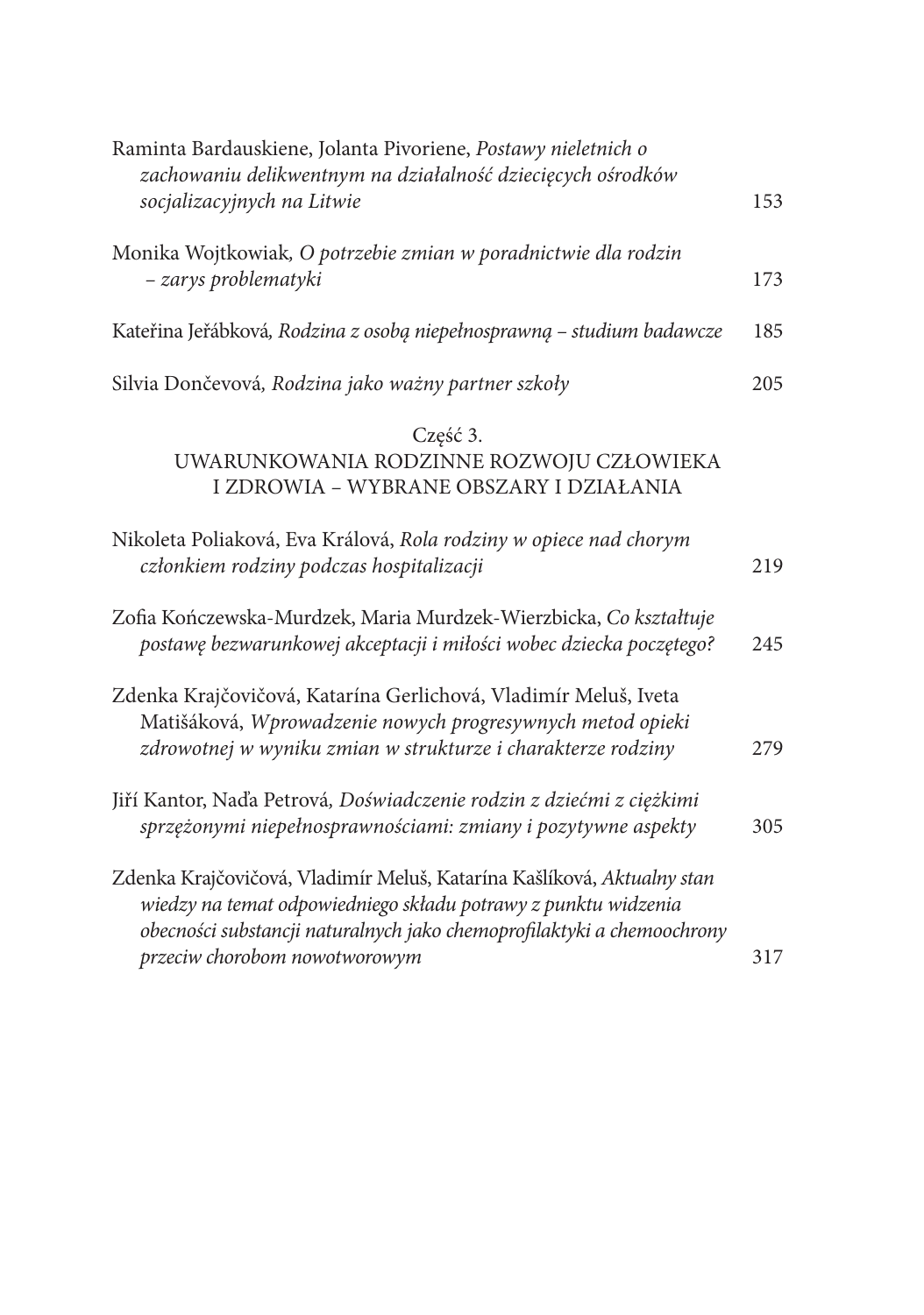# **Ks. Zdzisław Struzik** Cardinal Stefan Wyszynski University in Warsaw (Poland)

# CORPOREALITY OF HUMAN BODY – FREEDOM OR RESTRAINT?

# Personal Relations of Conjugal and Family Love in the Teachings of St. John Paul II

#### **Introduction**

Interpersonal relations belong to the field of psychological sciences: psychology of persons and psychology of groups, i.e. sociology.

The diagnosis of a human as a person belongs to the philosophy (see: Dietrych von Hildebrand<sup>1</sup>, *Ethik*, Regensburg – Stuttgart [1973], p. 177-189). Karol Wojtyła (St. John Paul II) was a Polish philosopher.

In anthropological view, we distinguish two spheres of human behaviours and actions: soma (if a man faces a moral dilemma, his facial hyperaemia changes), and psyche associated with spirituality: intellectual, moral, emotional, or social – within the community.

At the same time, relation is a communication: verbal, nonverbal, intellectual (writings, images), but also intuitive. We experience the feelings of threat or affection to people we meet.

Conjugal love can be considered within a relation − as a meeting of two people, as two actions, *human deeds*, both external and internal actions. The first person declares love. This is a declarative, descriptive action, an act of candour towards a chosen person. When a person declares love, the declaration contains all future goods that will be handed over exclusively. Selfless handover of

<sup>1</sup> "*Moral values should be only regarded as personal values and may become real as skills only in behaviours and actions of people.*" Dietrych von Hildebrand, *Ethik,* Regensburg – Stuttgart [1973], p. 177-189).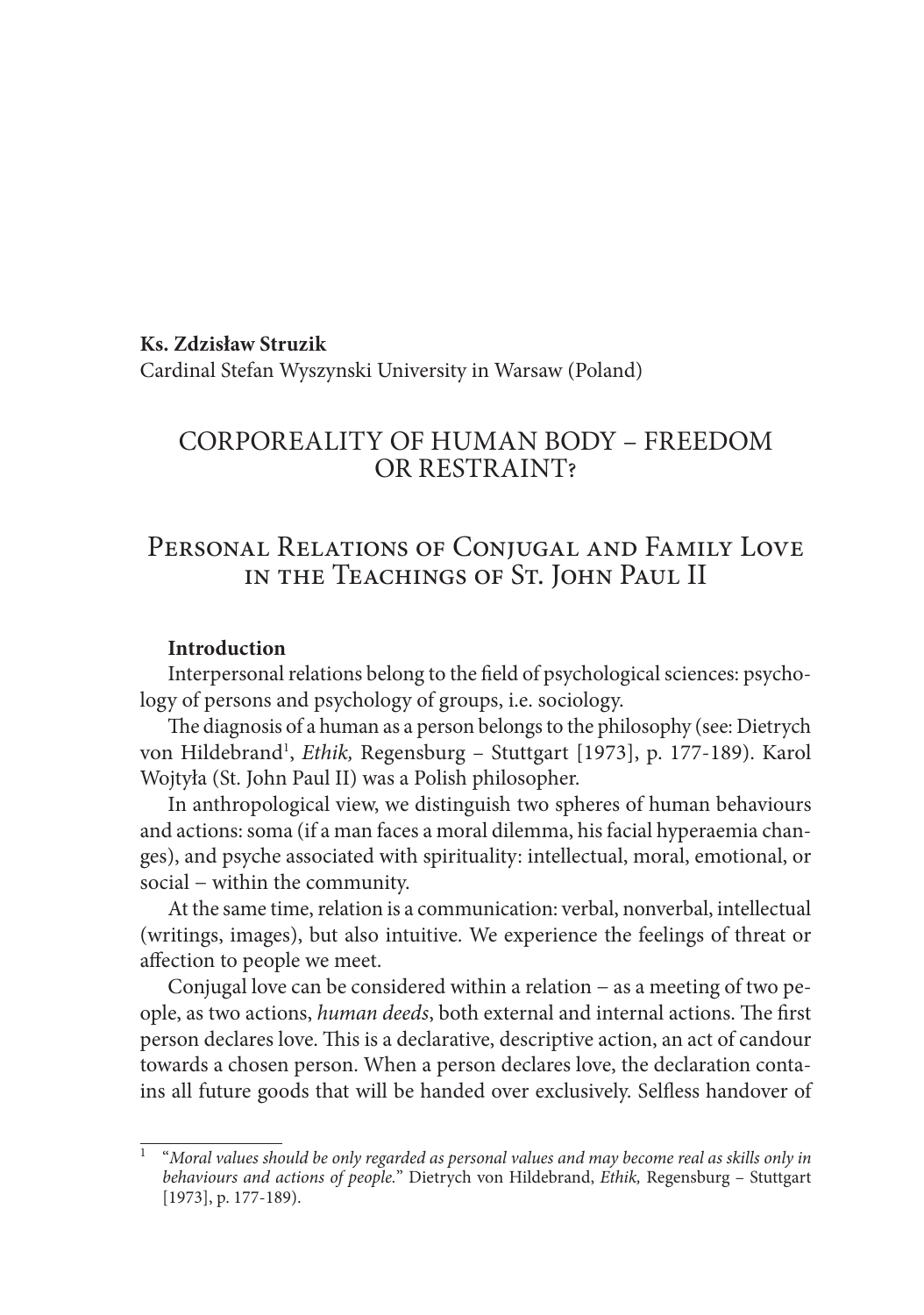an expected object is an external action, whereas all good thoughts about the beloved person are an internal action.

Love as such is not restricted to marital relations, since it may be also aimed at one's fatherland, given culture, language, or wildlife. It should be also emphasized that foundations of love are built upon attitudes: actions caused or inspired by instincts, education, the degree of awareness. The greater awareness and discomforts of an action, the higher moral assessment of the action, human love. A war hero offers his life (the highest human value), defending his country.

#### **Reference to the Holy Scripture**

Christ's statement is unambiguous. It offers the evaluation of love and describes its nature. Christ measures the act of love in the category of utter sacrifice. He himself proved to be God through death and resurrection for all sinners in the world.

*"Greater love has no one than this: to lay down one's life for one's friends"* (John 15: 13). Sacrifice is an act of love, that sacrifice has been universal, the Lord loves all the people, offering his affection in particular to those who recognize Christ as their Saviour. Martyr saints will follow their Master. According to the Church, martyr saints are perfect speakers preaching the truth about God and salvation. The value of torturous death, an act of martyrdom, helps to expand and strengthen faith.

Other evangelical passage speaks about the value of life: "*For whoever wants to save their life, will lose it, but whoever loses their life for me and for the gospel will save it."* (Mark 8:35).

Life is the greatest value, but ends with physical death. This physical departure puts an end to values that a man shared and used on Earth. Spiritual death, that is the final loss, happens when one rejects the truth and forgets to profess and preach the Gospel. Second part of the sentence, Christ's declaration, shows how to save life, especially the spiritual life with its moral values. The very Christ is a motivation – He is a warrant of eternal life, as He defeated death and resurrected. Another motivation springs from the *Gospel*, the Good News, which shall be preached to *all creation*<sup>2</sup> *.* Christ is the Gospel and he preaches the Gospel, those who follow Him shall receive the *light of life*<sup>3</sup> .

Relations in conjugal life were rigidly determined by Christ who ordained that relations between a man and a woman shall be indissoluble. "*Anyone who divorces his wife and marries another woman commits adultery, and the man who marries a divorced woman commits adultery"* (Luke 16, 18). Love confessed and

<sup>2</sup> Cf. Mark 16, 15; Colossians 1, 23.

<sup>3</sup> When Jesus addressed his people again, he said, "*I am the light of the world. Whoever follows me will never walk in darkness, but will have the light of life*." (John 8, 12).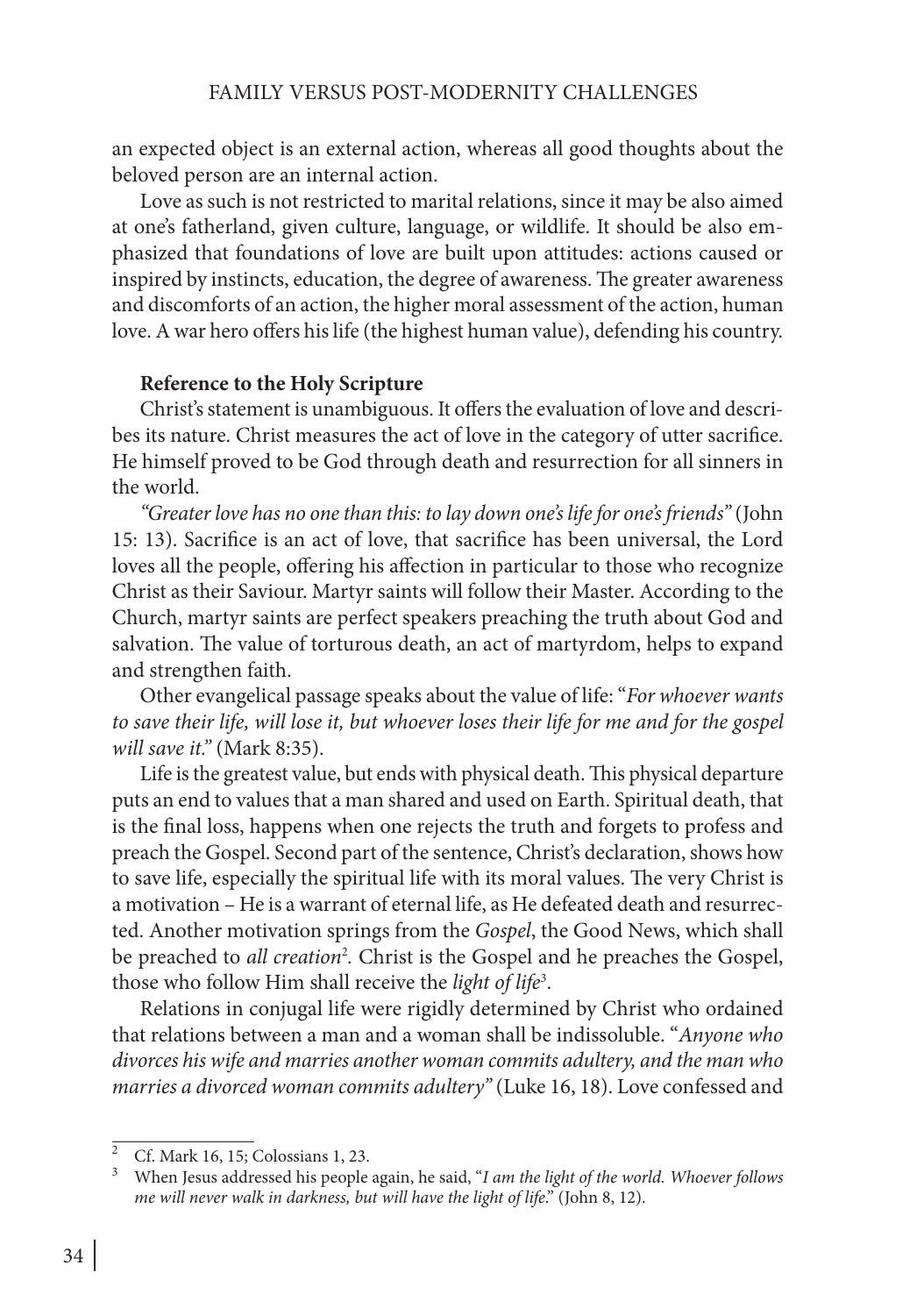declared in public (marital agreement<sup>4</sup>) is a perpetual and permanent combination of human actions, both external and internal. Adultery may be spiritual (someone thought about committing adultery), or physical (someone committed adultery). Christ was referring to the Old Testament Law which allowed to send over the wife, it was a permission given by Moses (Matthew 19, 8), and later it was changed in the New Law upon God's authority. The original permission was dictated by *obduracy* of human heart, whereas New Law was ordained out of Christ's equal love to all humans, both men and women alike.

#### **The Catechism of the CC and the Code of Canon Law**

Unity of the entire life refers to all human and conjugal actions during the relationship between a man and a woman. All goodness of conjugal life is potentially included in the vow, in the marital consent that carries the declaration of: love, faithfulness, marital honesty, and the obligation to last in the relationship, until death comes.

"*The marriage covenant, by which a man and a woman establish between themselves a partnership of their whole life, and which of its own very nature is ordered to the well-being of the spouses and to the procreation and upbringing of children, has, between the baptized, been raised by Christ the Lord to the dignity of a sacrament.*" (1601, CCL, cann. 1055, §1).

The basic purposes of marriage is to last in mutual love and to give new life – to transfer life. Both purposes should be manifested and confirmed during preparation to the sacrament of matrimony and by the very declaration – by marital consent. An obligation to transfer life naturally triggers another responsibility to educate new born children. Humans does not only receive the blessing of life after being conceived, as their parents also have another obligation – to prepare their offspring to life through the process of caregiving, education and upbringing.

The sacrament of matrimony was instituted upon the authority of Christ's power, upon the power of His decision, the desire to love all the people, and as such the sacrament is a sign of the Saviour's permanent presence among the members of a newly formed and living family. The sacrament is intended for true believers and those who were baptized. For baptism opens the doors to all successive sacraments. *Whoever believes and is baptized will be saved, but whoever does not believe will be condemned (*Mark 16, 16), said resurrected Christ.

The teachings of the Holy Scripture speaks the truth about interactions between the sexes (males and females), which are complementary by nature. The purpose of being a man lies in a woman, and the purpose of being a woman lies in a man. Any denials of this truth lead to illogical actions5 . *Jesus notices* 

<sup>4</sup> Cf. *The Catechism of the Catholic Church*, 1625.

<sup>&</sup>lt;sup>5</sup> Homosexuality and other same-sex relations are illogical actions, asymmetrical, deprived of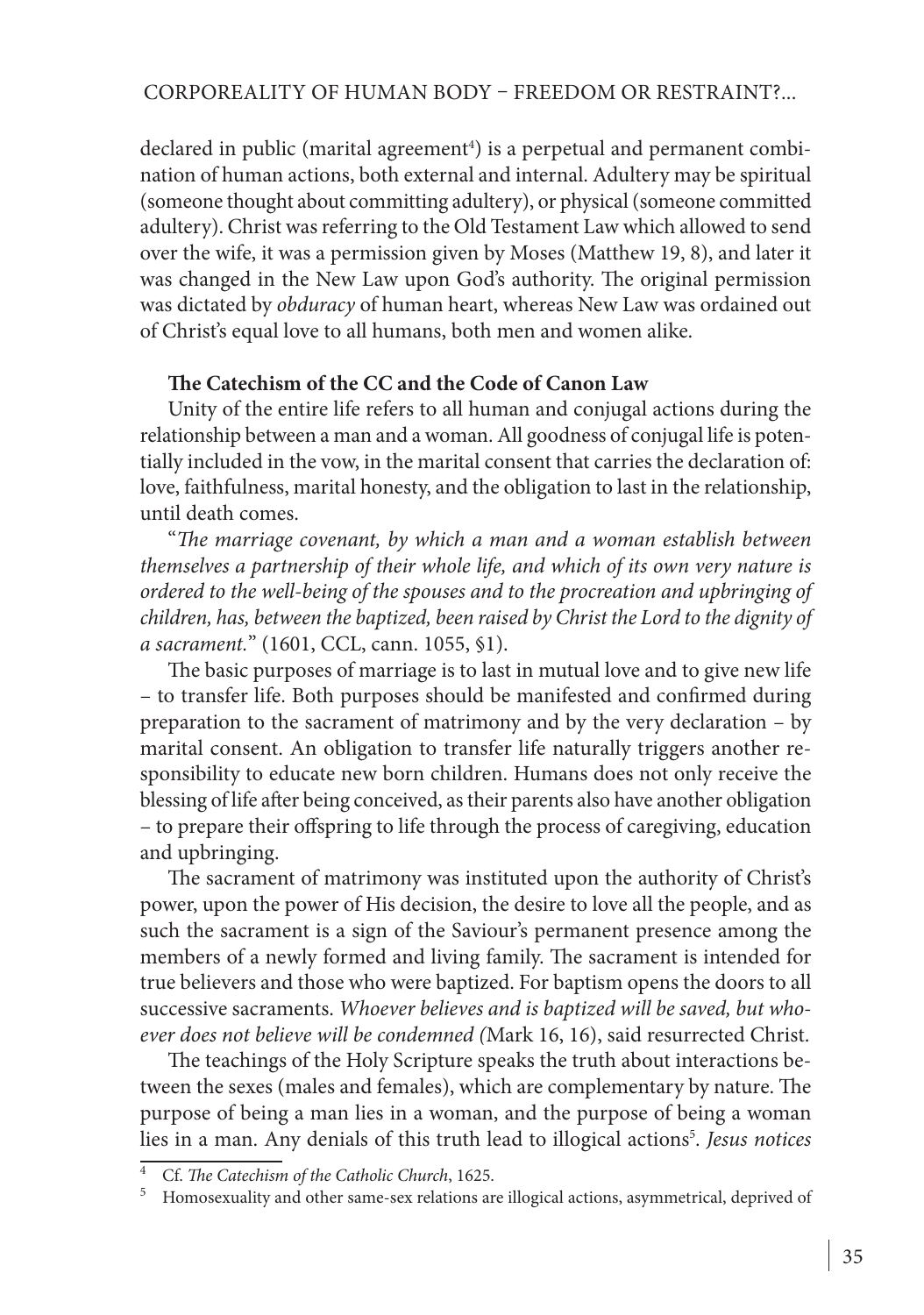that it creates an inviolable unity of life, and reminds what the "initial" idea of the *Creator was: "So they are no longer two, but one flesh"* (Matthew 19, 6).

Theology of the human body define its value. The unity of body and soul in humans imply actions − relations corresponding to the nature and its purpose. Sexual relation between husband and wife is a wilful action, a truthful dialogue between bodies and souls.

The actors of marriage that leads to procreation and family are individual and social humans, marriage is a community and an institution in one, the smallest institution of all, but fundamental and essential for the existence of more developed institutions, such as states, schools or the Church.

Marriage relation – an incessant dialogue towards goodness requires fidelity achieved through unity in love and the transmission of human life. The dialogue certifies and reaffirms dignity of the relationship between a man and a woman, whereas the unity of marriage is constantly validated by fidelity $^6$ . Such fidelity is essential for the family regarded as the basic unit of society. Fidelity is also crucial for all other, more developed communities. Mutual gift – an act of people's life is exchanged through mutual love and the transmission of life. These are actions made by people, spiritual and physical actions bound by the symbol of marital love.

# **Personalism of the John Paul II**

Personalism in the approach of Karol Wojtyła refers to the experience<sup>7</sup> (phenomenology<sup>8</sup>) that is lived by people through a human action (both internal and external). Through a human action (actions) people can process and experience their own experiences and actions of others. This leads to mutual recognition of people, reciprocal relation. Human actions reflect an individual's personality, they speak about one's internal and external veracity. The unity of thoughts, intentions, internal norms should be also connected with external actions, with the rules of conduct<sup>9</sup>.

the basic purpose attributed to the sexes, i.e. procreation.

<sup>6</sup> "*By its very nature conjugal love requires the inviolable fidelity of the spouses. This is the consequence of the gift of themselves which they make to each other. Love seeks to be definitive; it cannot be an arrangement 'until further notice'.*" CCC 1646.

<sup>7</sup> K. Wojtyła, *Persona e atto (The Acting Person*), Rusconi Libri, Roma 1999, p. 46.

<sup>8</sup> Phenomenology (from Greek *phainomenon* – "that which appear") – 20th century philosophical movement consisting in the description and analysis of objects which are given directly. Leading creators and followers of the movement include Edmund Husserl and Max Scheler (to large extent independent from Husserl). The term also refers to the method of philosophical studies created by this movement and practiced by existential philosophers. http://pl.wikipedia.org/wiki/Fenomenologia

<sup>9</sup> "*Zasada postępowania, dyrektywa wyznaczająca obowiązek określonego zachowania się w danej sytuacji przez odwołanie się do odpowiednich ocen i wartości moralnych*" (A rule of conduct, an instruction which imposes a duty to respond adequately to a situation, assuming appropriate moral criterions and values). "Zasada" (Rule) entry in: Słownik języka polskiego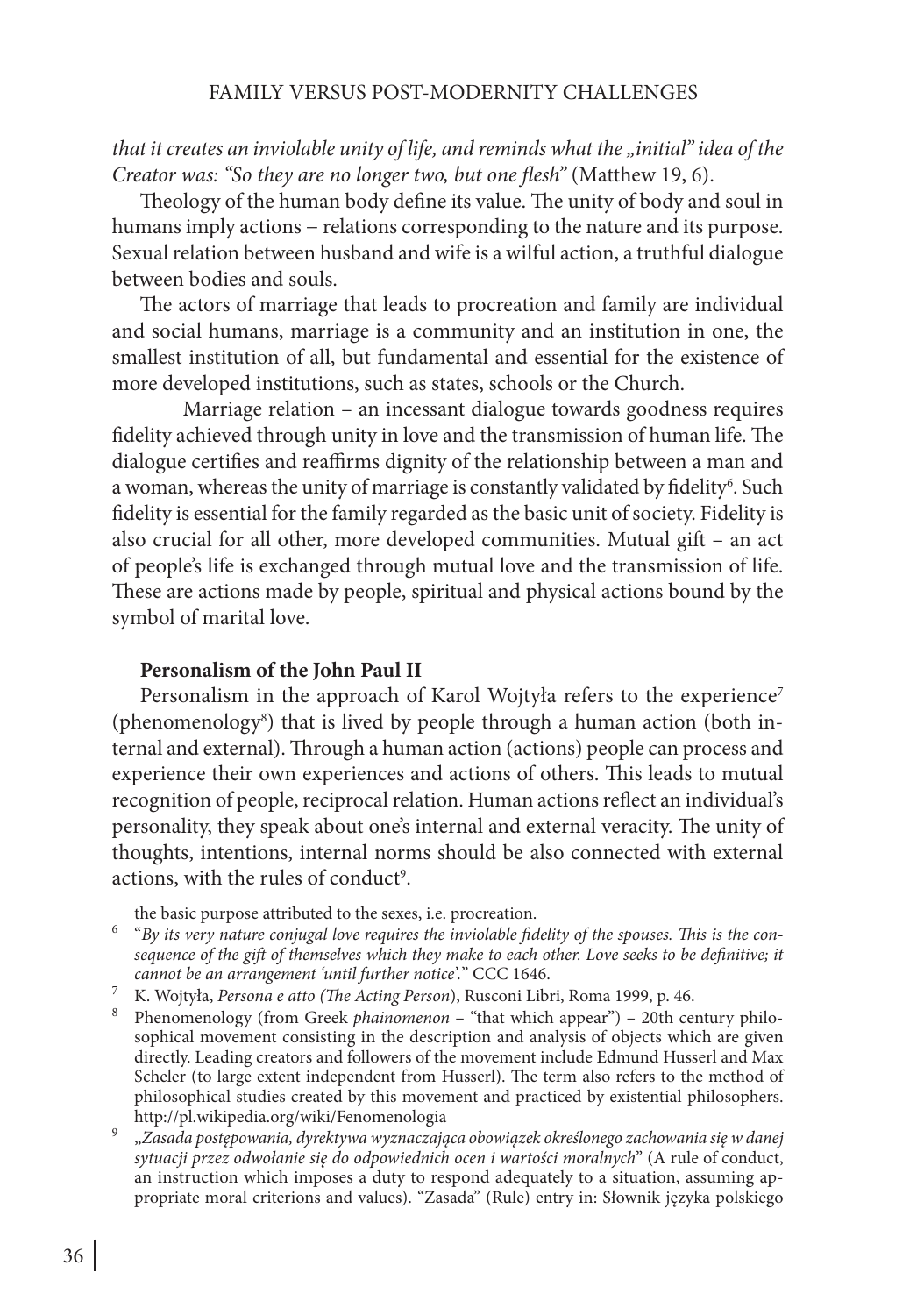The process of becoming a human lasts and manifests through actions which prove humans' subjectivity. A human is a subject. It is generally accepted that *subjectivity* means to feel as a person with identity<sup>10</sup> and awareness that distinguish individual from others<sup>11</sup>.

Marriage is the meeting of two people, two identities who form a community. This basic community does not devour personality, does not devour identity. The new quality of community emerges. I and YOU become WE. John Paul II spoke about reciprocal gift of one's own personality and identity offered to the spouse. A gift is given free-of-charge. A gift may be handed over as a value in the spirit of unviolated personal liberty. Such gift is a human act, utterly free, dignified, exclusive, responsible<sup>12</sup>, and unique – it is given out of love and to secure love. The second party accepts the gift and instantly replies offering a gift of herself or himself.

The gift of oneself, the gift of love is responsible, the spouse acts and becomes the action for another person. As a result a person is fulfilled as a man and fulfilled as a woman. Personalities do not blend, identities do not blend, these are two acts of separate individuals who emphasize their separateness in unity. Spouses should not destroy their personalities, they should not become similar in terms of identity, personality, temper, mindset and understanding of values. Connubial unity's own and unique beauty consists in the distinctiveness of people. People are different with regard to their personal traits, their sexes, and this diversity should urge them to fulfil their marital vocation through reciprocal love and the transmission of life.

# Personal Relations in Familiaris consortio<sup>13</sup> Exhortation

Huge care about dignity of marriage and family is the dominant theme in the teachings of John Paul II. The Pope tries to philosophically (ethically) and theologically document the truth about inalienability of connubial dignity in humans, about the purpose and importance of human love, and about

<sup>(</sup>Polish Language Dictionary), v. 3, ed. M. Szymczak, Warsaw, 1981, p. 995.

<sup>10</sup> Identity – is the idea we have about *ourselves* with regard to: physical features, psyche and behaviours which make a human separate and unique in comparison to other people. (17.10.2014http://pl.wikipedia.org/wiki/To%C5%BCsamo%C5%9B%C4%87\_%28psychologia%29).

<sup>&</sup>lt;sup>11</sup> The human subject combines existence, action and development. Development can be somatic and psycho-emotional. A human person develops into *someone* in psycho-emotional dimension, and develops into an *individual* through conscious actions. When one develops into an *individual* through acts, one gains moral values. Therefore, morality belongs to existential reality linked to a person. Cf. K. Wojtyła, *Persona e atto (The Acting Person*), Rusconi Libri, Roma 1999, p. 248.

<sup>12</sup> "*Responsibility refers to a person fulfilling an action, who at the same time fulfils herself through this action.*" K. Wojtyła, *Persona e atto (The Acting Person*), Rusconi Libri, Roma 1999, p. 402.

<sup>&</sup>lt;sup>13</sup> John Paul II, *Familiaris consortio*, 22nd of November 1981.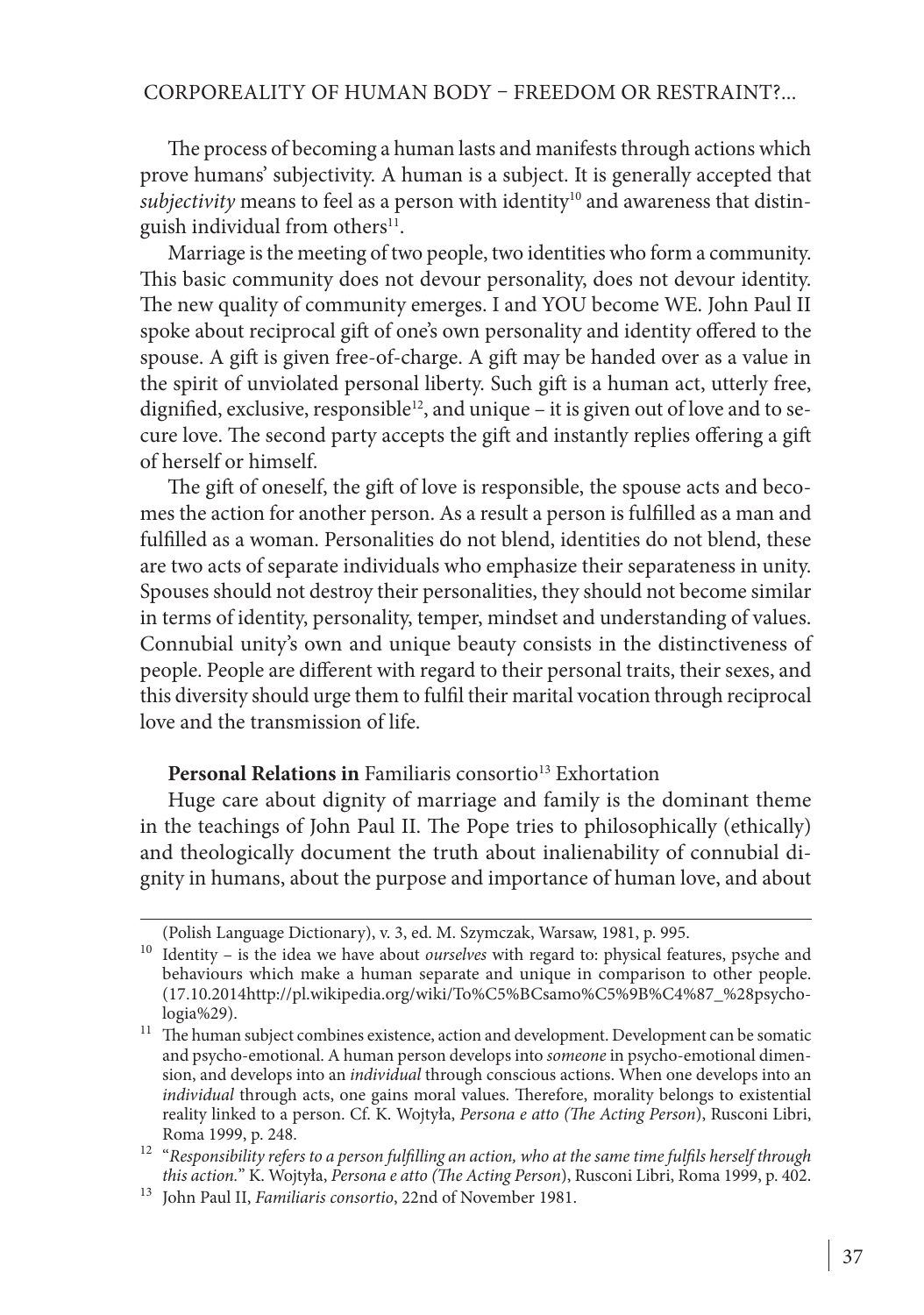responsibility helping to fully experience personal bond between a man and a woman in stable marriages, and about huge responsibility for the transmission of life.

*Familiaris consortio* exhortation is one of the fundamental papers for the Church and St. John Paul II. The exhortation was written after the Synod of Bishops in Vatican held from 26th of September to 25th of October 1980. The Synod was devoted to the tasks of the Christian family in the modern world. By presenting connubial and family issues in the context of modern times, the Church wanted to renew its teachings on important and crucial topics, both for the believers and people of goodwill seeking the truth. Pope John Paul II distinguished three groups of people struggling to recognize the proper role and importance of the family which starts and ends with marriage. Some people respect the teachings of the Church and form their connubial and family relations believing in values and following them, others lost their connection with the commandments and the faith, whereas the last group of people is not able to defend their families and marriages against social, ideological and material threats<sup>14</sup>. The last decade of the 20th century and the 21st century have undermined fundamental values of marriage and family as well as the value and dignity of human life.

Undoubtedly, modern culture continually affects the image of marriage and family, many institutions would like to shape this image, having noticed the crisis, they propose new solutions which are often far from the teachings of the Church, and far from the proper philosophy and tradition. It is important that state communities notice how important and inalienable the institution of family is, by engaging in dialogue and offering material and social support<sup>15</sup>. Also the families look for their proper and individual identity, struggling with many difficulties, both external and internal.

The Church strives to bring pastoral service to married couples, shows modern threats and uses them as an example to remind that God envisaged and introduced the eternal plan for a man and a woman, which serves as a guarantor of their dignity and their natural role<sup>16</sup>. Since the family combines religious, spiritual and eschatological dimensions, human relations across all those dimensions should remain dignified and meaningful. What happens in the families is also reflected in the Church, and especially in *Home Churches* formed by Catholics

<sup>14</sup> Cf. John Paul II*, Familiaris consortio*, 1. 15 Cf. Z. Struzik, *Narzeczeni wobec wiary, życia, płodności i wychowania*. *Statystyka*, IPJPII, Warszawa 2014 (Engaged couples and their faith, life, fertility, and education. Statistics, IPJPII, Warsaw 2014.)

<sup>16</sup> Cf. John Paul II, *Familiaris consortio*, 4.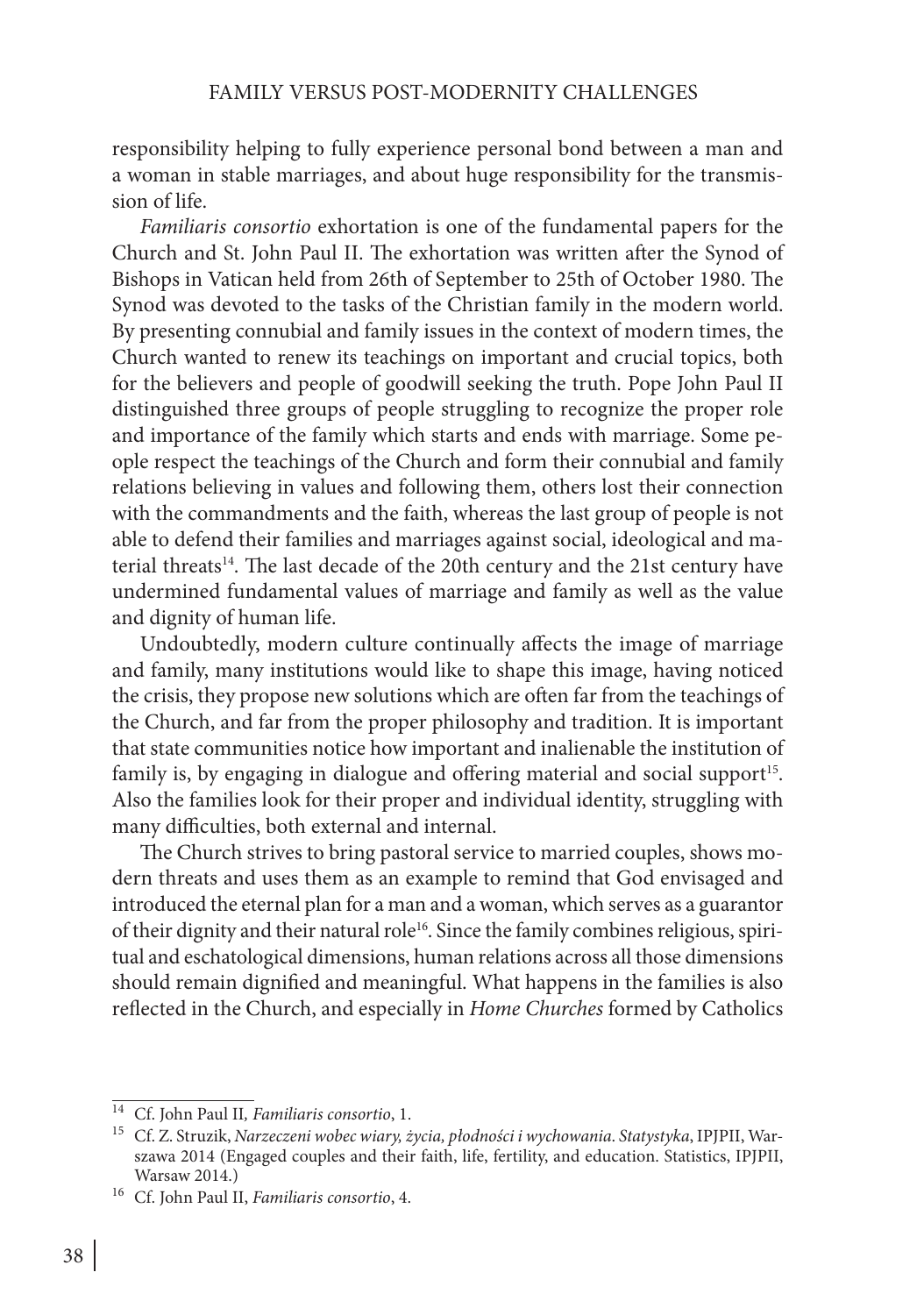and Christians. The image of the family unambiguously influences the image of the Pilgrimage Church<sup>17</sup>.

The dignity of marriage and family, expressed and practised through human actions, through relations between the spouses and family members, is a reflection of the image they carry in their souls, this is the image of God himself, they are created to embody the likeness to God<sup>18</sup> by all their actions. The fullest manifestation of this image can be seen in the relation of their love. God is both the spirit and love, marriage and family is a unity of the spirit and is bound by love. Each family is the reflection of the Holy Trinity. Relations in the Triune God are the relations of love and relations of the People. The Divine People act as: the Father, the Son, and the Holy Spirit. God's perfection is the highest holiness, while the perfection in marriage and in the family, perfection in their relations, is a path leading to reciprocal sanctification, and a road to salvation.

Marriage between baptized people, validly concluded through marital consent, becomes and remains the sacrament. This gesture revives and recreates grand works of God; the works of creation, salvation and sanctification of men<sup>19</sup>. Transmission of life revives the creation of the world – is an act of ongoing creation of men by God with the participation of a human. Just like God the Father, parents have to face their own dignity of a father and a mother, the dignity is received as a gift from the history and is passed from one generation to the next.

The work of salvation has been completed by the Son of God, Christ transformed us into sons of God, we became filiated and justified by the power of his redemptive ordeal. Filiation is a reflection of Christ's filiation to God Almighty who blessed him with love.

Marital and family love (paternal, maternal, filial) becomes the environment of salvation through God's mercy, but also through human actions, through good deeds, through suffering, reciprocal sacrifice and service for each other.

<sup>17</sup> What does the Pilgrimage Church expression restored by the Council mean? The expression or an idea often appears in the Council documents, e.g. in *The Constitution on the Sacred Liturgy* which states that "*The Church is present in the world, yet not at home in it*". The *Lumen gentium* Constitution uses a beautiful quote from St. Augustine: "*The Church, in the midst of worldly repressions and God's consolations, follows forward in the pilgrimage.*" *Gaudium et spes* Constitution gives one more instruction: all goodness that the God's People can offer to the human family during their earthly pilgrimage stems from the fact the Church is "*the universal sacrament of salvation."* Paul VI, *Pilgrimage Church*, General Papal Audience, 13th of May 1970.

<sup>18</sup> "*God created man in His own image and likeness: calling him to existence through love, He called him at the same time for love.*" John Paul II, *Familiaris consortio*, 11; Cf. Genesis 1, 27.

<sup>19</sup> "*The family finds in the plan of God the Creator and Redeemer not only its identity, what it is,*  but also its mission, what it can and should do. The role that God calls the family to perform in *history derives from what the family is; its role represents the dynamic and existential development of what it is. Each family finds within itself a summons that cannot be ignored, and that specifies both its dignity and its responsibility: family, become what you are.*" John Paul II, *Familiaris consortio*, 17.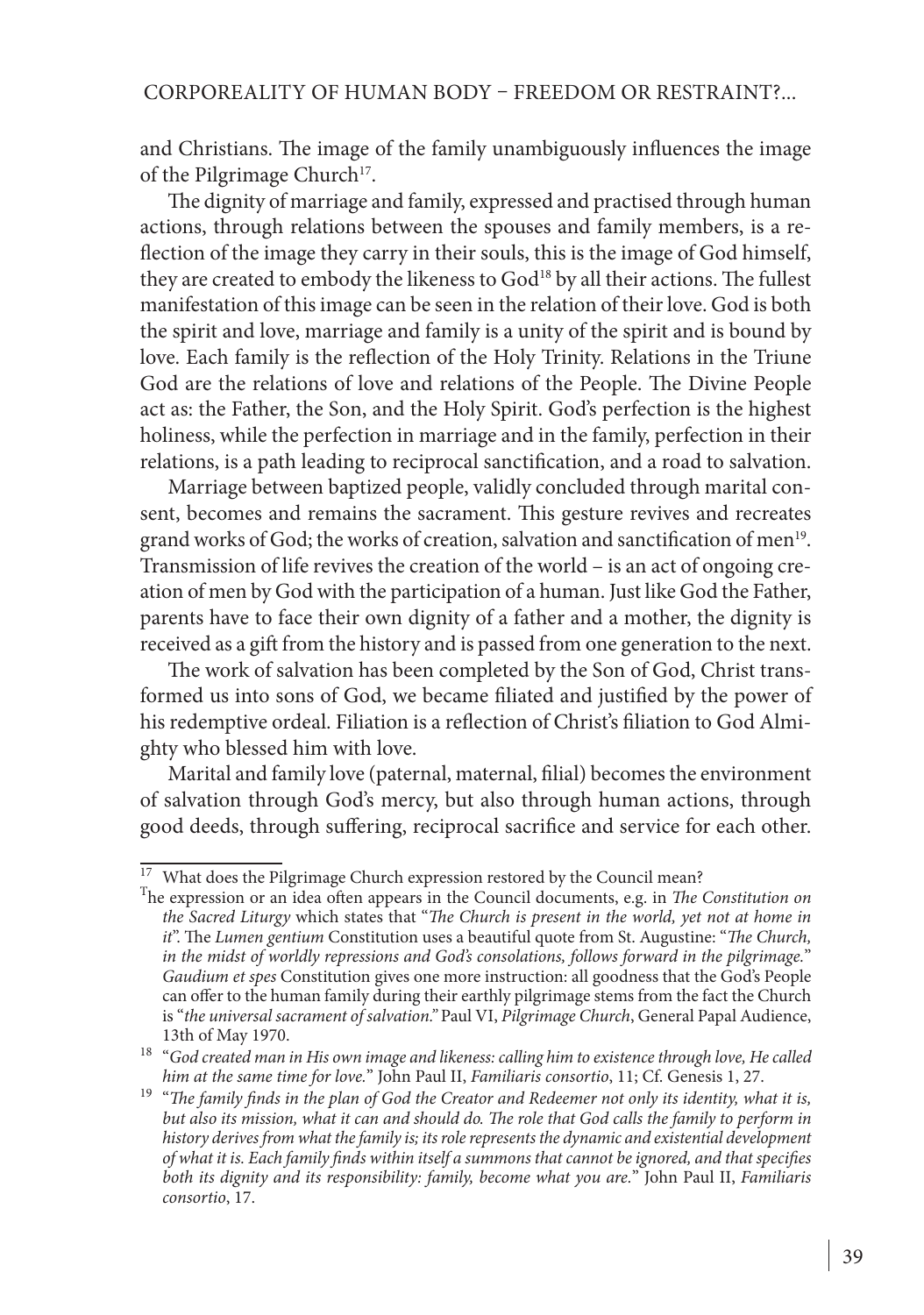Everyday life becomes a huge scheme, everyday practical love constantly proves that Christ loves men and that He is present in marriages and families. By such action, a family expects to receive current and future salvation.

The family, as a basic unit of a society, carries the features of an institution, it is the smallest, but basic community, and it creates a community. *Familiaris consortio* confirms: "*According to the plan of God, marriage is the foundation of the wider community of the family, since the very institution of marriage and conjugal love are ordained to the procreation and education of children, in whom they find their crowning."* (FC 14).

The institution of marriage is founded upon love, that is upon the lasting motivation to offer good deeds for a community. Such institution produces "goodness", creates the atmosphere of goodness, and lastly teaches how to be a good person. Spouses learn how to do good deeds, they do good deeds and teach their children how to do good deeds. Spouses – parents raise children, they follow moral norms and transfer them onto their children in the atmosphere of love. When parents act, they are guided by rules to comply with their obligations towards a family and community, this is how they set an example for moral behaviours, and teach good rules. Parents' endeavours result in a born and educated child which is a gift and a task given by God, handed into their hands, both literally and metaphorically. Parents bear responsibility for this gift before God and the society, now and forever.

Aside for the institution of marriage and conjugal love of a man and a woman, there is no decent way to transfer life, and there is no decent way to educate offspring<sup>20</sup>. Marriage and family create a perpetual atmosphere of human actions. By offering intensive exchange of such actions, they lead to spiritual and material growth of all interested parties. Dynamism of a personal action transforms into the dynamism of social actions. According to John Paul II, the family constantly changes through values, lives by values, and creates them<sup>21</sup>. Created values are unique, one-off, nobody, aside for a family, can experience and create the same set of values, they belong only to this family. Observation of a family and willingness to reproduce the goodness which is present in a family, will always remain an observation, it may be used as an example, but will never be the existential participation of any third parties. Wealth of relations in a given family is an image of the relation within the Most Holy Trinity. In God, everything is perfect, eternal and beautiful, there is a constant dynamic exchange of love between the People. The exchange of love within the family

 $20$  If parents are absent, parental duties are assumed by other institutions which carry out child's education process in the replacement.

<sup>21</sup> John Paul II, Familiaris consortio*, 18.*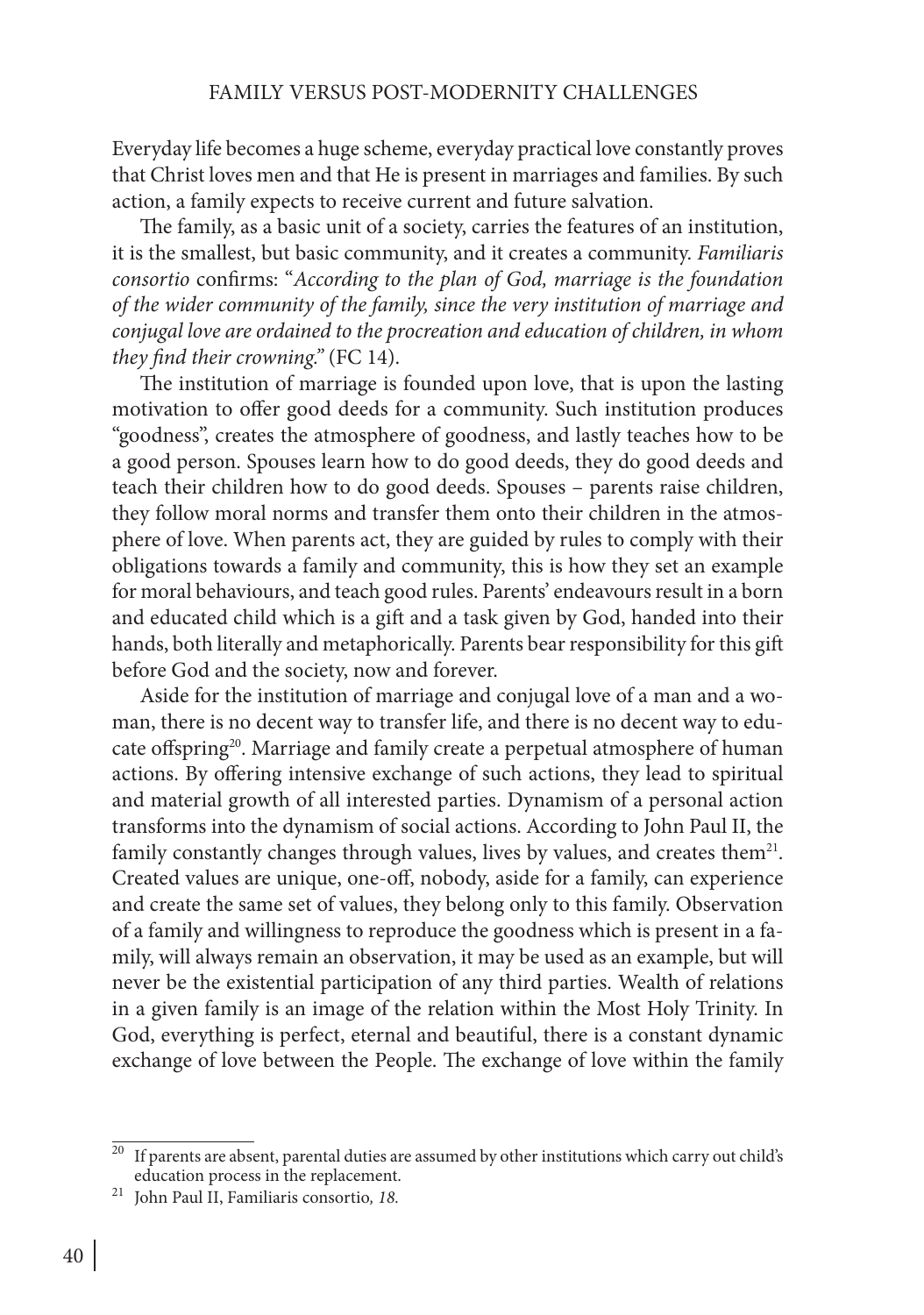is similar<sup>22</sup>. Family *Home Church* is a place where such love is cherished, it is founded upon God's glory, and celebrates His presence.

The family in its unity is not closed nor restricted to parents and children only, it is rooted in a wider society through consanguinity and affinity. Here is where its wealth and dynamism of development lies. Creation of new relations through a reciprocal gift offered by a man and a women attempts to form the web of consanguinity, or, in broader sense, the web of affinity. This creates the community of grand families which in turn create families of the nation and the state. In the case of marriages between people of different national origin, transnational and trans-cultural relations in a community are formed, the relationship of origin, in which everyone is interconnected, emerges. The great human family belongs to God and to the world. According John Paul II, this is a foundation for building peace across the world.

# **Second Fundamental Purpose of Marriage: Transmission of Life**

God sets two basic purposes for spouses: they shall love and transfer life. Spouses are properly prepared to accomplish these purposes. They love each other through their personality, through spiritual life. The second objective, transmission of life, is imprinted in the nature of the sexes: "*With the creation of man and woman in His own image and likeness, God crowns and brings to perfection the work of His hands*" (FC 28). Image and likeness is manifested in the personal life of spouses, especially for parents this image and likeness to God consists in the opportunity to transfer life. Male and female sexes serve as a tool to transfer life, this is a remarkable, natural and divine gift, offered with respect to dignity and importance of parental vocation. This gift, and a purpose of marriage at the same time, transforms sexual life into something deserving, and becomes a dialogue between bodies and souls of the spouses. Theology of the body shows purity and uniqueness of this dialogue, by referring to the biblical message: "*God blessed them, and God said to them: "Be fruitful and multiply, and fill the Earth and subdue it.*" (FC 28).

Noble, sublime and divine fertility equips parents and children with tools for proper understanding and development within the boundaries of a sex. The dignity of a man and a woman is enclosed within the congenital vessel – a given sex which may not be chosen or changed. Sex is biologically imprinted in genes, where it is codified hormonally, and later personally in the process of education that is compliant with nature. Humans are conceived and born with a given sex and pursue their goals within this sex, as men or women, until the end of their days.

<sup>&</sup>lt;sup>22</sup> "Its first task [the family's] is to live with fidelity the reality of communion in a constant effort *to develop an authentic community of persons.*" John Paul II, *Familiaris consortio*, 18.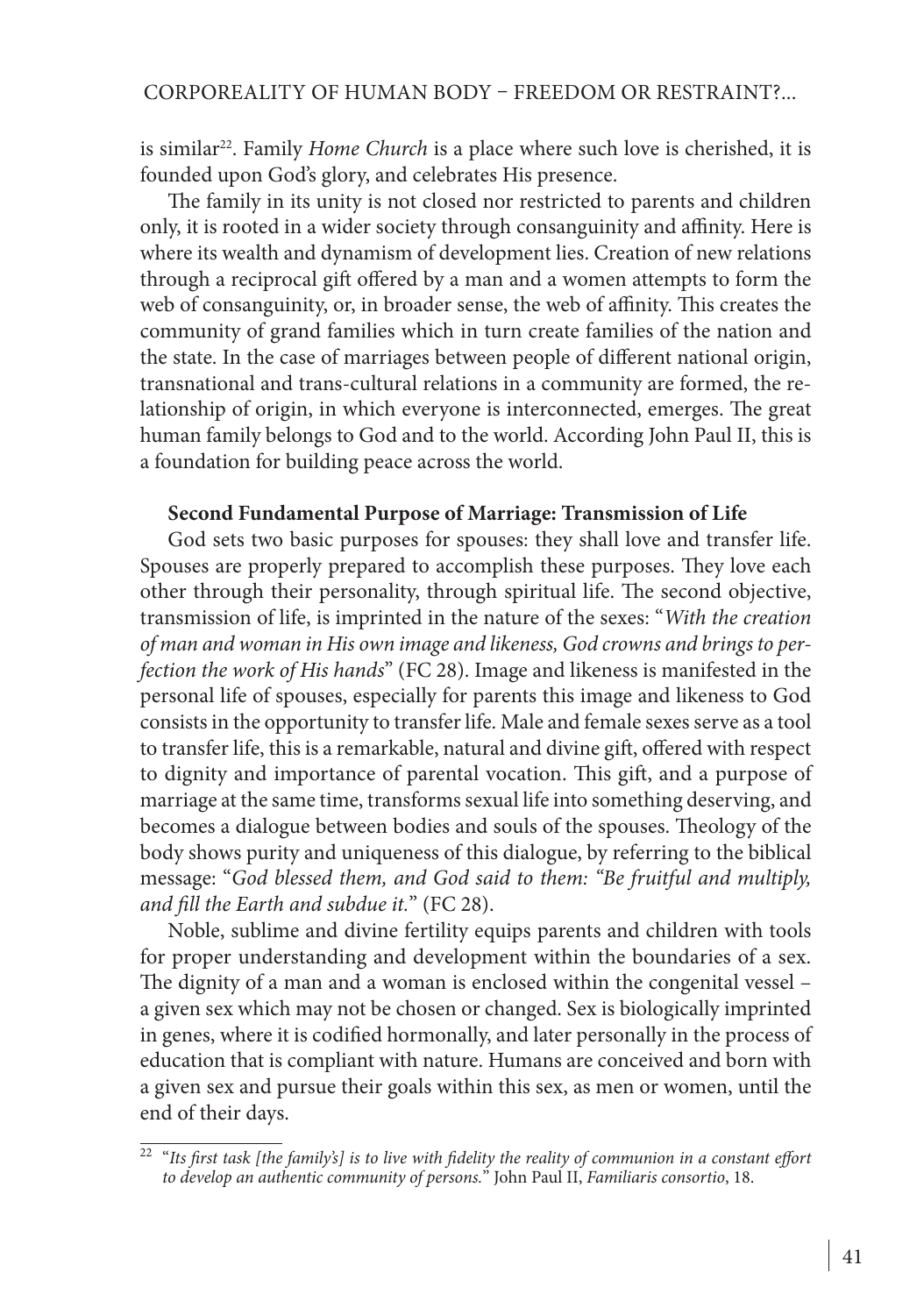#### FAMILY VERSUS POST-MODERNITY CHALLENGES

In the biblical message "*fill the earth and subdue it*" (Genesis 1, 28) we can see the will of God the Creator who wishes the conceived life to last, develop, grow and... continue its reign over the surrounding world. The reign is God's prerogative, and God transfers this prerogative to humans so they could rule by understanding the world and providing reasonable governance. Part of this world also comprises interpersonal relations, including relations between spouses and family members. Human actions, actions of men determine the world's future, they shape large, external world and our small worlds – our microcosms.

The God's order also shows His huge trust that good deeds received by humans will be kept and properly used. Such trust was given to all parents who should share it with the next generation. The gift of God's love, gift of a sex, gift of life was delivered into human hands as the order: *you shall exist*! Humans are expected to last and keep their dignity, responsibility<sup>23</sup> and invariable purposefulness. Life of parents and children must be responsible, for it was created by God and humans. Life should be transferred responsibly, life should be experienced responsibly. During one's life, one should be aware of its origin and nature – it will always remain a gift from God and humans.

The blessing: *God blessed them*, *and ordered: you shall exist!* was passed to all generations. It became an ongoing dialogue of God with humans. The dialogue relates to any life given to a child by its parents. God is engaged in this dialogue with all humans, instructing them to do worthy actions: *act*! Personalism of a man is reflected in his actions and in the responsibility for actions. They take on a new dimension, become human and divine at the same time.

#### **Parents' Right and Duty to Give Education**

Education is one of the great actions to be completed by spouses. This action lasts for many years and incorporates parental love which takes many forms depending on the age of a child, its individuality, personal traits, sex, and talents. This is why *parent's rights and duty to give education is essential* (FC 36). Without proper education it is impossible to fulfil the joint work of God and man intended to create and shape the great gift of life. Personal relations of parents and children in the family are most natural, necessary, fruitful and unalienable. Parental relations form a human being in physical and spiritual dimension, a new personality of a child-human is created within the family environment shaped by the family love. The child is the fruit, the outcome of love and its most important value.

Only parents have the best and most comprehensive qualifications to perform educational tasks and duties, they are predisposed by God and their own experience to transfer and shape values in their children. "*The right and duty of* 

<sup>23</sup> Cf. K. Wojtyła, *Miłość i odpowiedzialność* (Love and Responsibility), Lublin, 1960.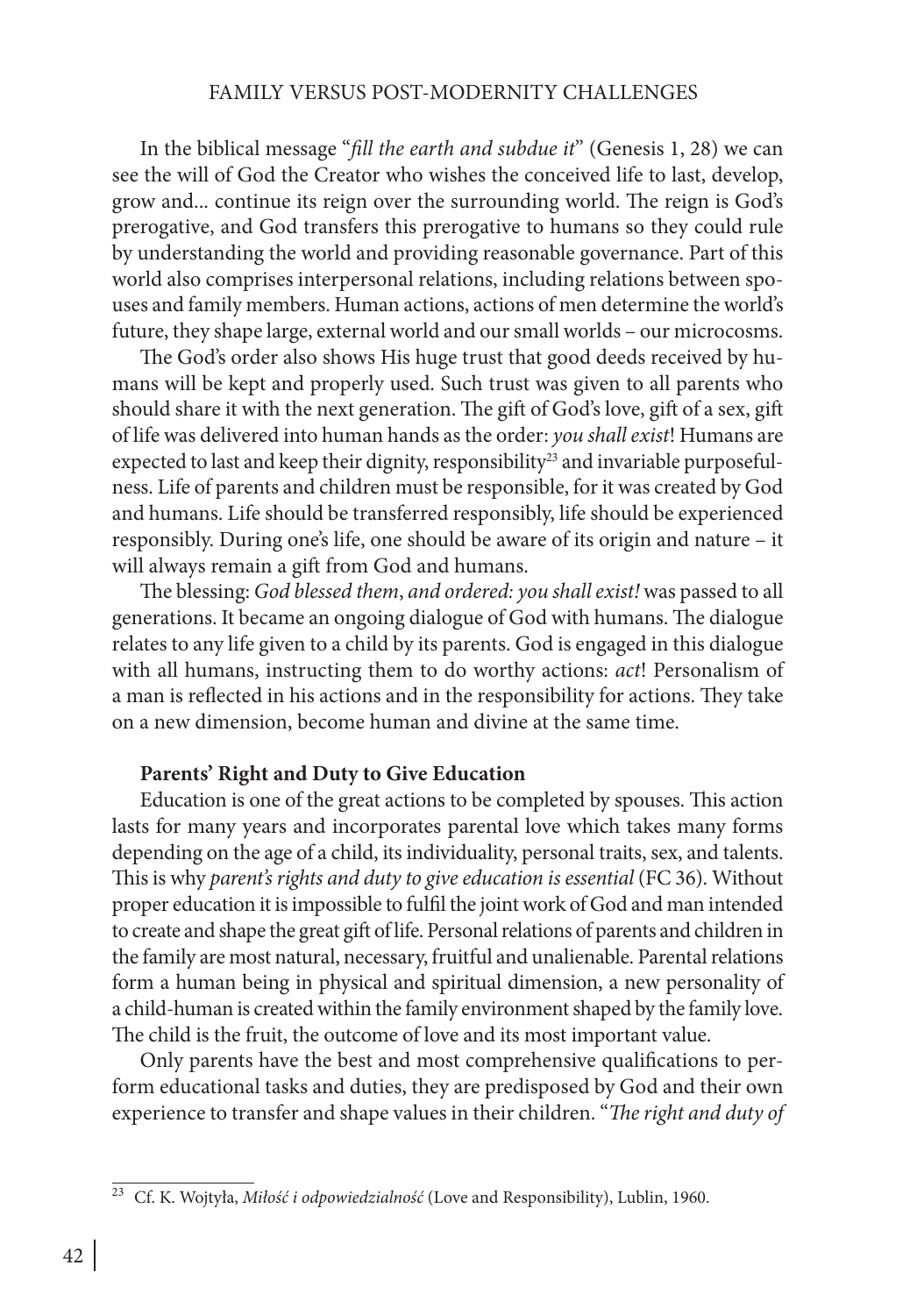# *parents to give education... it is original and primary with regard to the educational role of others*" *–* explains John Paul II.

Education is also provided by state community which acts in close collaboration with parents. State authorities organize and provide education on all educational and professionals levels. Moreover, the state is also responsible to raise a new generation of righteous and responsible citizens.

Educational responsibilities are also offered by the Church based on the subsidiarity principle. The Church helps to shape morality of a new generation and invites to create reality of faith within the *Home Church*.

Personal relations in the family naturally influence social relations, they influence children groups, kindergartens and schools, they are developed correspondingly to the age and maturity of a young human. Love - agape<sup>24</sup> shall always remain the foundation for family and social relations, such as the act of bestowing intentionally good deeds upon others.

#### **A Cause and Effect Relationship Between a Family and a Society**

A family starts when a man and a woman get married and form a stable relationship. The relationship is formalized by the state community or by a given culture which follows a given custom. Spouses, baptized believers, enter into the sacramental relationship which adopts both religious and moral values.

Marriage always refers to the beginning of the creation, to the sources of life, to its natural and spiritual origin. The first relation was formed by a man and a woman out of God's will and order: "*Be fruitful..."* (Genesis 1, 28), *"That is why a man leaves…*" (Genesis 2, 24). This relation was authentic, albeit not historical. It was authentic since it is always repeated in a new relation between a man and a woman. Recreated are acts of the creation and sanctification included in the blessing: "*God blessed them and said to them...*" This is why the society is able to exist and develop. John Paul II said: "*marriage [is] the beginning and the foundation of human community*", family has become "*the first and vital unit of the society"*<sup>25</sup>*.* Relations between the family and the society are natural, indispensable and necessary, there is a dependence of origin, families are the roots of the society, the society depends on them and is founded upon them. There is no other option for the creation and revival of the society, this is only achieved when new citizens are born in the families. This natural relation, relation of origin implies other relations: cultural, educational, custodial, ideological and religious. A dense web of links between families of a given culture, language, history or customs is created, and spiritual and material works are formed. Families build cities, create workplaces, and cultural centres, shaping

<sup>24</sup> Benedict XVI, *Deus Caritas Est.* (25th of December 2005).

<sup>25</sup> SECOND VATICAN COUNCIL Decree on the Apostolate of the Laity *Apostolicam actuositatem*, 11.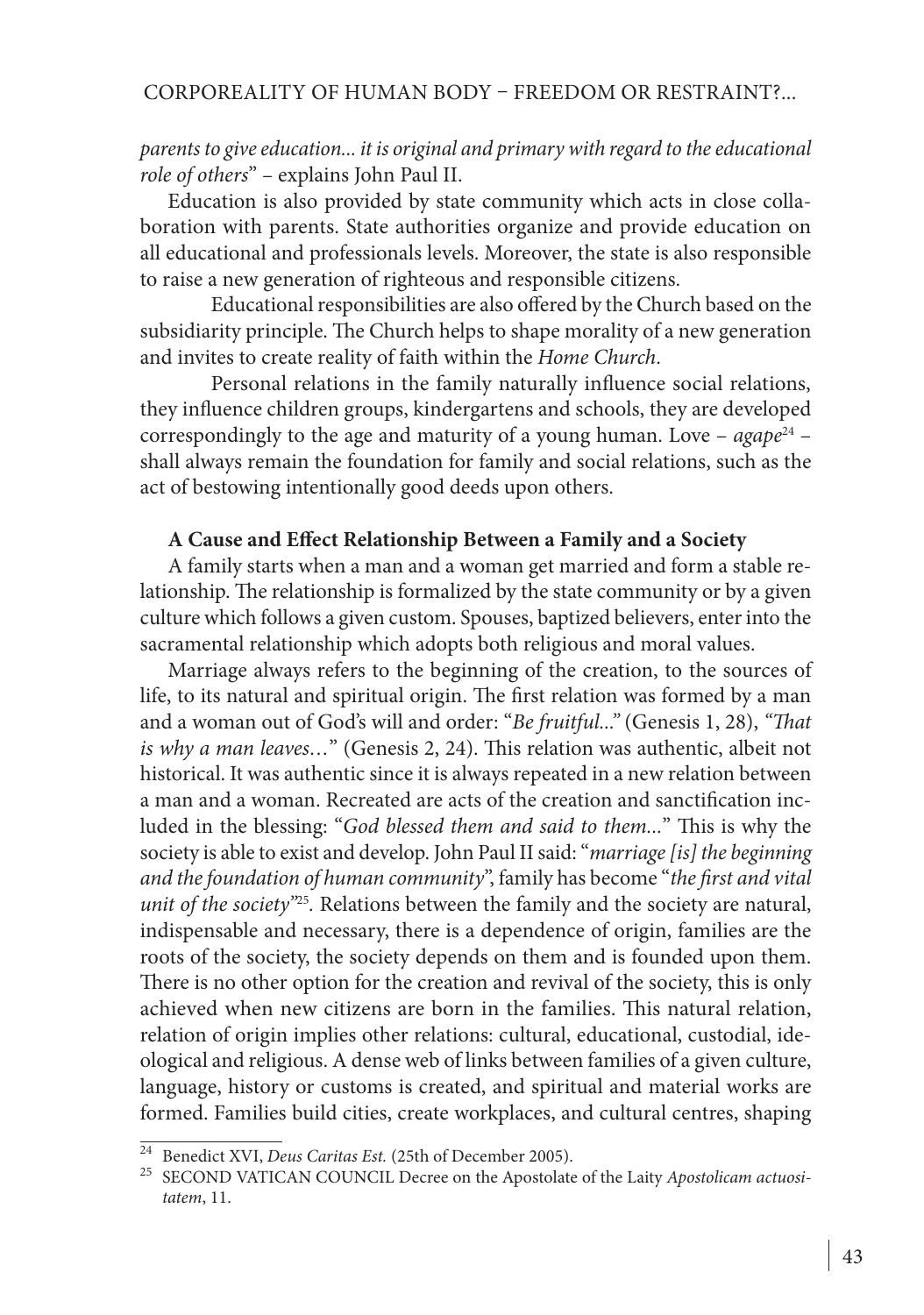the wealth of relations, dependence and mutual support. "It is from the family *that citizens come to birth and it is within the family that they find the first school of the social virtues that are the animating principle of the existence and development of society itself.*" (FC 42).

For the above reasons, the family bears the features of an institution, it imposes duties and laws, is based upon natural status of being stable, fertile and social family.

#### **Social Role of the Family**

The family is a community bearing social and political features. It has the right to create attitudes and behaviours for other families. Such works are mainly intended for other families, mainly poor and those not covered by social care. Many family relations are carried in intimate, personal and discreet atmosphere, they are indispensable and irreplaceable, as they create authentic relations between people, married couples, and family members with varying levels of consanguinity or affinity. These relations and relationships cannot by replaced by any official social organizations, they must appear intrinsically and respect liberty and love to others<sup>26</sup>.

#### **Personal Relations of the Family Rights**

The Church defends the family rights against wrongful and detrimental acts of the state and community<sup>27</sup>. Grand social and state family should understand and accept the truth about its ontological origin derived from the basic unit of the society, that is from the family. Any improper relation between the family and the society may lead to mutual conflicts, and in extreme cases even destroy the structures of a democratic society, which usually leads to the revolt or a demographic decline.

In *Familiaris consortio*, John Paul II introduced the basic rights of the family, which also include norms and principles of reciprocal relations.

#### **The Family's Right to Exist and Develop FC 48**

*The right to exist and develop in a family, that is the right to establish a family and to have adequate means of support, is shared by all people, especially by the poor...*

The right to exist is linked to the reality of life. Life is defined by many sciences which give us a chance to diagnose its nature. The science has proved that each life is valuable and unique, and the phenomenological experience allows to personally, individually discover the value of life. Theology places life within

<sup>26</sup> Cf. John Paul II, *Familiaris consortio*, 44.

<sup>27</sup> "*For this reason, the Church openly and strongly defends the rights of the family against the intolerable usurpations of society and the State."* John Paul II, *Familiaris consortio*, 46.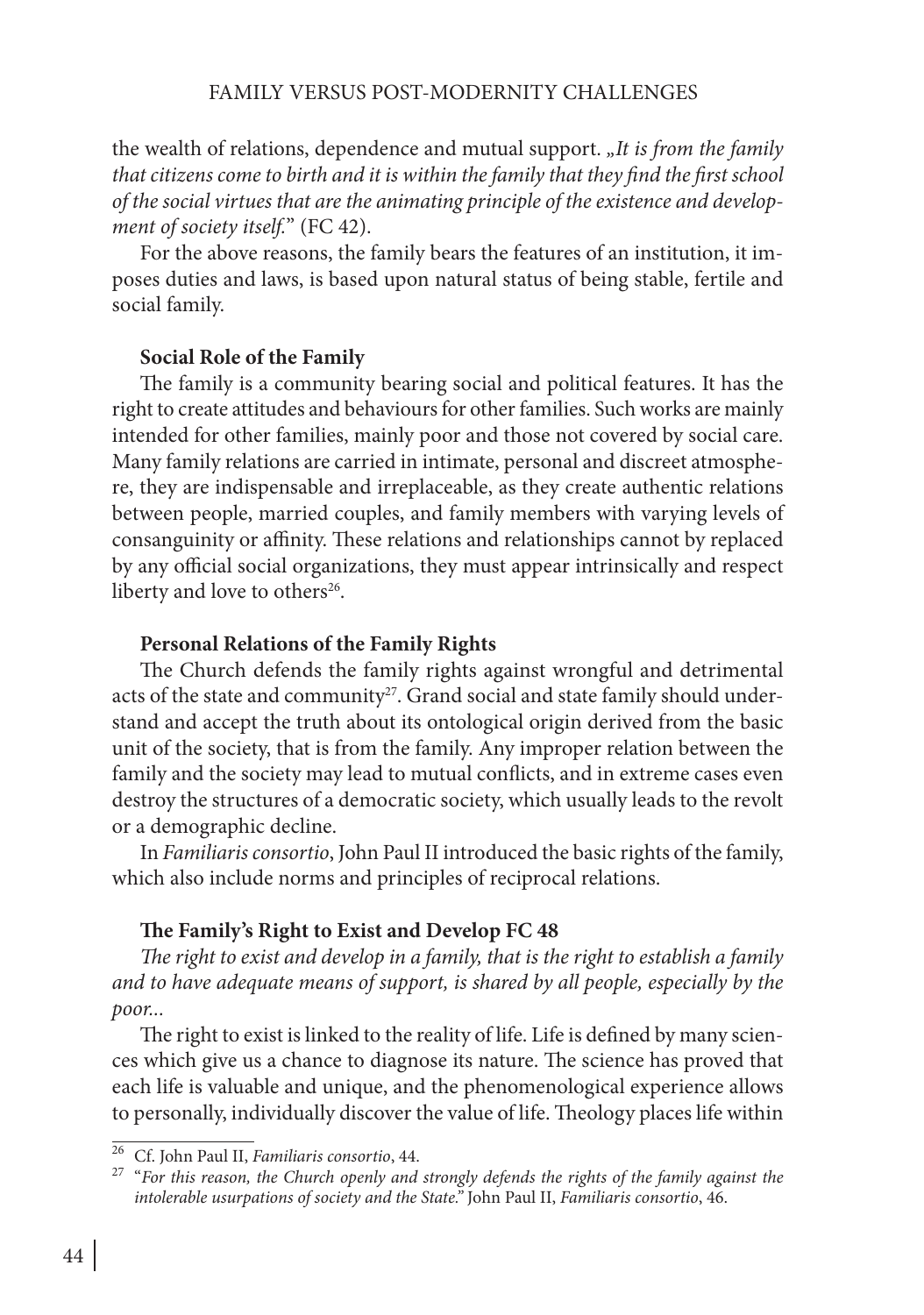the act of God's creation, theology allows to discover the value of life in the eschatological dimension, philosophy explains the transcendence of human life.

The right to exist stems out from the very phenomenon of coming into existence. The existence of a man and a woman in the given form is a natural phenomenon that is always aimed at reproduction of life in the process of origin. Living things always born out of living things, and a human transfers life to another human by giving birth. But not only a body which grows, develops, matures and naturally dies is transferred. The phenomenon of human life is different from the phenomenon of existence shared by animals and plants. The difference lies in intellectual and spiritual transcendence. This is another quality of life, and another human life. The value of human life depends on external, material conditions. Poor and wealthy people transfer the same human life. Differences on the social ladder does not imply the value of the very life. Nor the differences between old and young person, sick and healthy person, educated and uneducated person.

Since value of life is equal, a community of people formed in the state has the responsibility to compensate natural differences. The state is supposed to secure upbringing and education, should increase the level of medical service, provide adequate means of support, including decent employment conditions and fair salaries.

# **The Right to be Responsible for the Transfer of Life and Education of Children**

Important values of human life include personal responsibility for our own life and lives of other people who have been born into the family. Responsibility is a human attribute, the responsibility for transferring life is the highest value and the manifestation of full love. Children safety relies on parental responsibility, they must feel safe to develop properly.

Responsibility of parents for a new life consists in passing on shared values to offspring. The sense of intellectual, financial, social, residential and medical security affects children directly. They should be protected by their parents, their school, and their state.

#### **The Right to the Intimacy of Connubial and Family Life**

Personal relations in the family require adequate conditions, and the condition of intimacy should be especially satisfied, as intimacy is one of the most personal spiritual and physical experiences. Intimacy conveys dignity of a man and dignity of his actions. Intimacy ensures that actions are true and genuine. Albeit a human is a social being, the intimate life should be only restricted to marital and family relations. Innate sense of shame and embarrassment is the guardian of intimacy. We intuitively distinguish things that are ours, personal,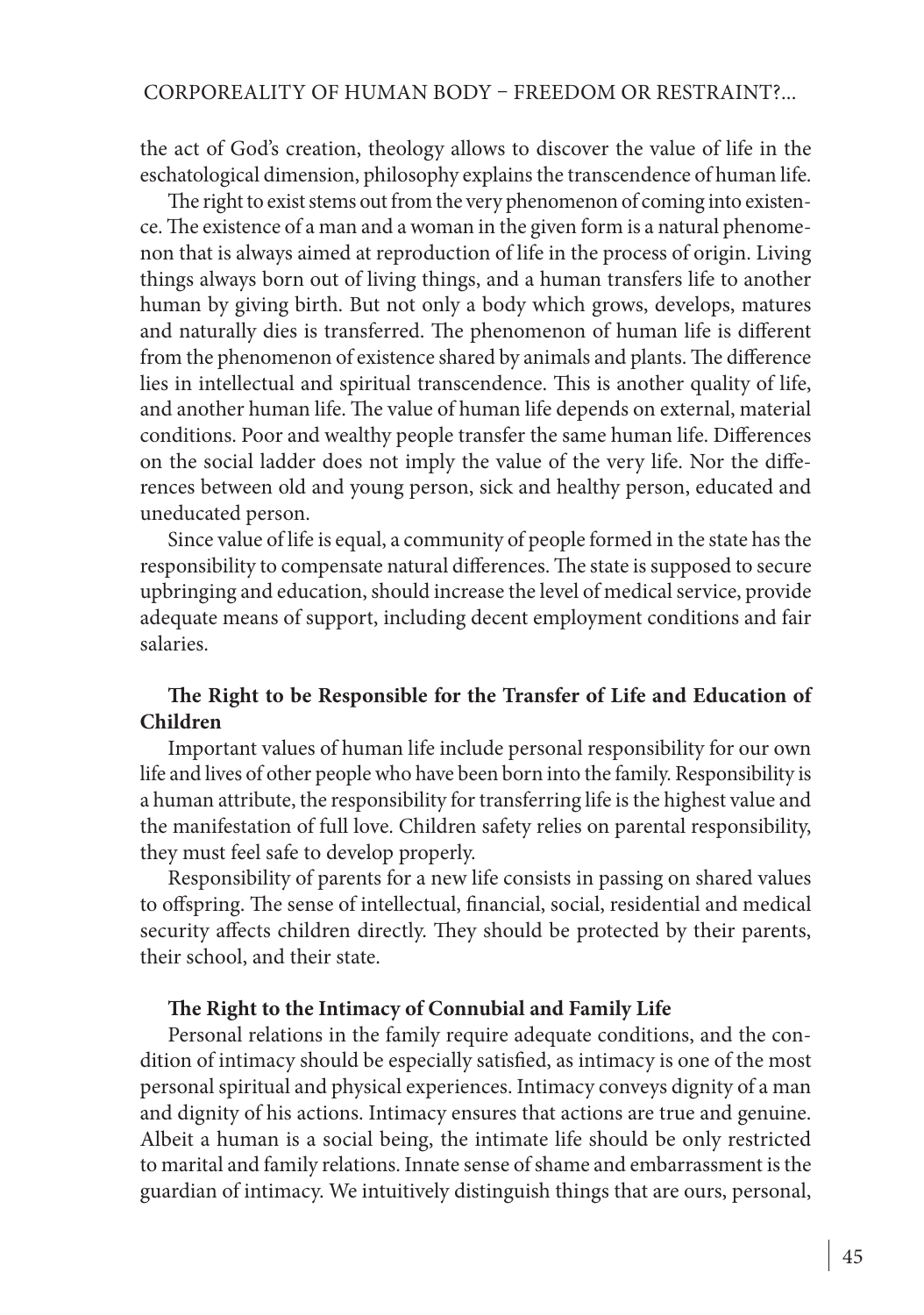and things that we can disclose or publish about ourselves. This explains personal data protection, and violation of this protection is commonly regarded as blameworthy and is socially penalized.

#### **Right to the Stability of Marital Bonds and to the Institution of Marriage**

Stable bonds depend on marital and family love. The nature of love dictates it to be stable. One cannot declare partial or temporary love, as it is stable by its very nature. Human life is a process, each section of human life has a specified value, characteristics and a determined time frame. At a given time and age stability gives the sense of safety, emphasizes fidelity and meaningfulness to be in a given marital or family relation. Stability becomes a part of everyday human life, becomes a habit, gives the chance to achieve personal, moral, social, and financial successes. Stability of a marriage and family effectively slows the ageing process that is unavoidable for all members involved in a relation. Even in the case of a mature marriage, in which children have reached their maturity, the spouses need stability for themselves, because stability allows one to face and embrace old age easier and deeper.

The stability of marriage and family is required due to its institutional quality, as institutions are stable by nature and ensure the implementation of rights and obligations of their members. Institution of marriage and family comes to an end after the natural departure, after the death of a spouse, death of a family member who suffered from a terminal disease. But emotional bonds prevail, recollections and memory remain as a symbol of true love.

The stability of marriage and family should be guaranteed by the state, legal order, customs, social and material support. Unity of the state and nation is based on the stability of marriages and families. Whereas the lack of such stability poses the threat of disintegration for basic social units, leads to emigration, triggers decline of a local culture, exposes the society to impoverishment and loss of historical tradition.

#### **The Right to Profess Faith and to Defend It**

Faith can be analysed in the view of theology, philosophy, psychology, sociology, and even in the view of politics. Many states and organized societies have been born out of faith expressed in the form of a religion.

Faith expressed in the form of a religion professed by a family influences the stability of marriage and family through a determined cult and religious customs. This is observed in all great world religions. Personal faith is a traditional faith passed from one generation to the next and validated by practised values. Faith expressed in religion, in Christian denominations, argues that God's revelation is genuine. This genuine nature is based upon the incarnation and salvation accomplished by Christ. Parents and children believe in the presence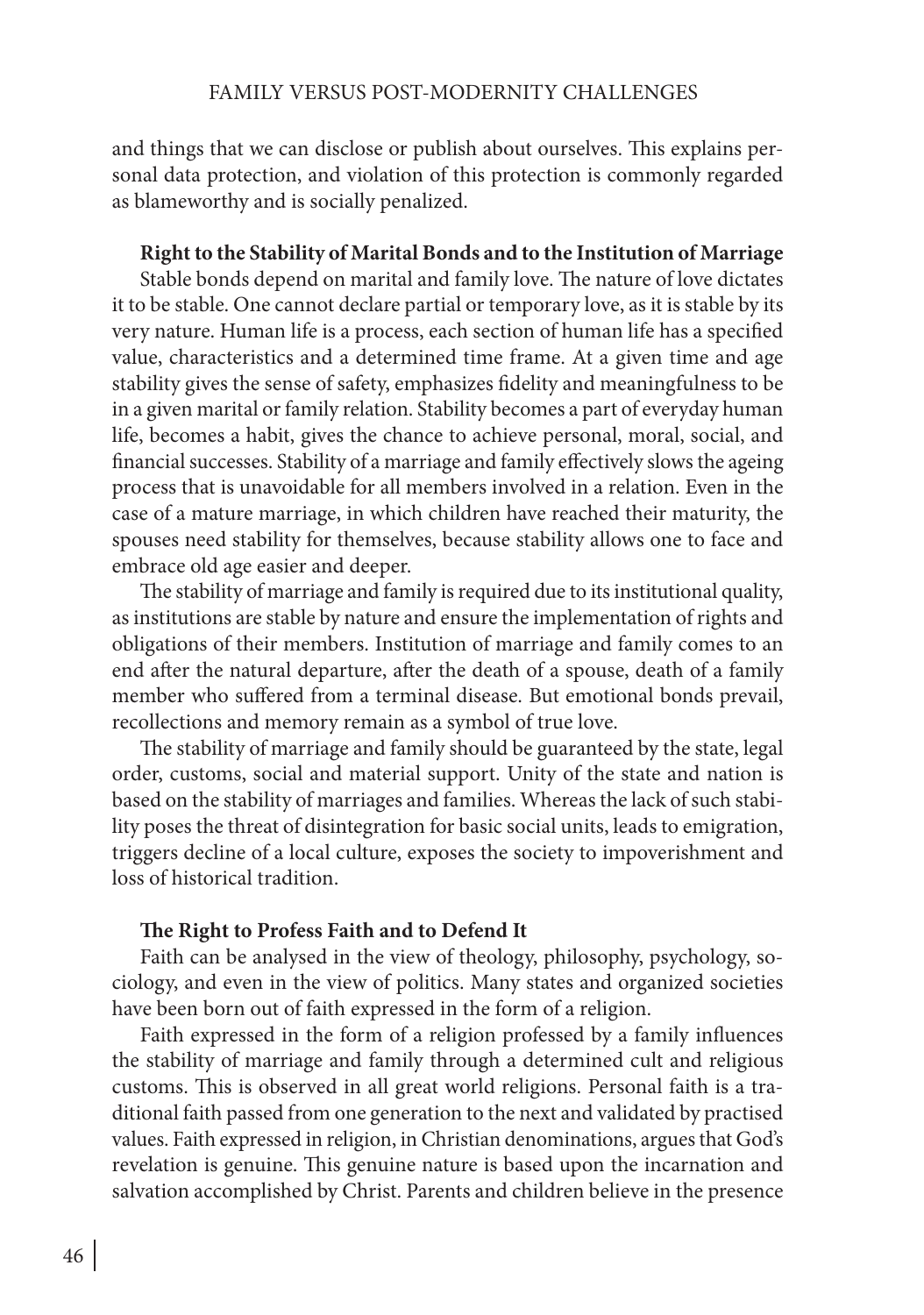of the Human-God in his Words, sacraments, and love manifested by religious groups. Faith comes from told stories and from the example given by life and actions of the saints. The Church encourages to adopt the attitude of holiness in communion with God and men, and engage with similar relations.

Defence of one's own faith stems out of its authenticity, believers carry out personal relations with God and themselves through marriage and family. Relations become more authentic, as they adopt eschatological dimension, and gain supernatural values.

# **The Right to Raise Children According to One's Traditions and Religious and Cultural Values Employing Necessary Means, Tools and Institutions**

The right to educate children is understood broadly and is connected with traditions as well as religious and cultural values. The entire educational climate should be aimed at ensuring the goodness for the child, but goodness must be transferred unanimously by all parties participating in the education: the family, the Church, and the state. Creating such climate and proposing moral values and rules of conduct should be commonly coordinated. Lack of cohesion and collaboration between institutions providing education leads to the collapse of the educational process. Lack of stimulating collaboration instantly creates doubts about authenticity of educational programs and related ideologies. Skilful blend of state and religious educational goals creates peaceful and effective environment to educate new generations.

Educational process requires material, residential and personal resources, therefore all involved institutions: the family, the Church, and the state should provide all necessary means in accordance with their capabilities. Professional educational process helps to organize, manage and develop given institutions. The family, the Church and the State are recognized as institutions of common goodness offered to the benefit of their pupils, to the benefit of new citizens.

# **The Right to Physical, Social, Political, and Economical Protection, Especially for Poor and Sick People**

Social life requires protections that should be secured and accepted by any authority which claims to provide social service. Because these are natural laws, they should be ensured for everyone, and especially for the most deprived. Natural laws cannot be questioned or downgraded because of the State's economic weakness, for its main purpose is to provide service for the people so that any citizen had access to fair support. This fairness in terms of physical, social and political protections translates into satisfaction and acceptance on the part of all citizens. Democratic states are mostly predestined to achieve such fairness, however, these rights are fundamental and as such should be accepted in all political systems.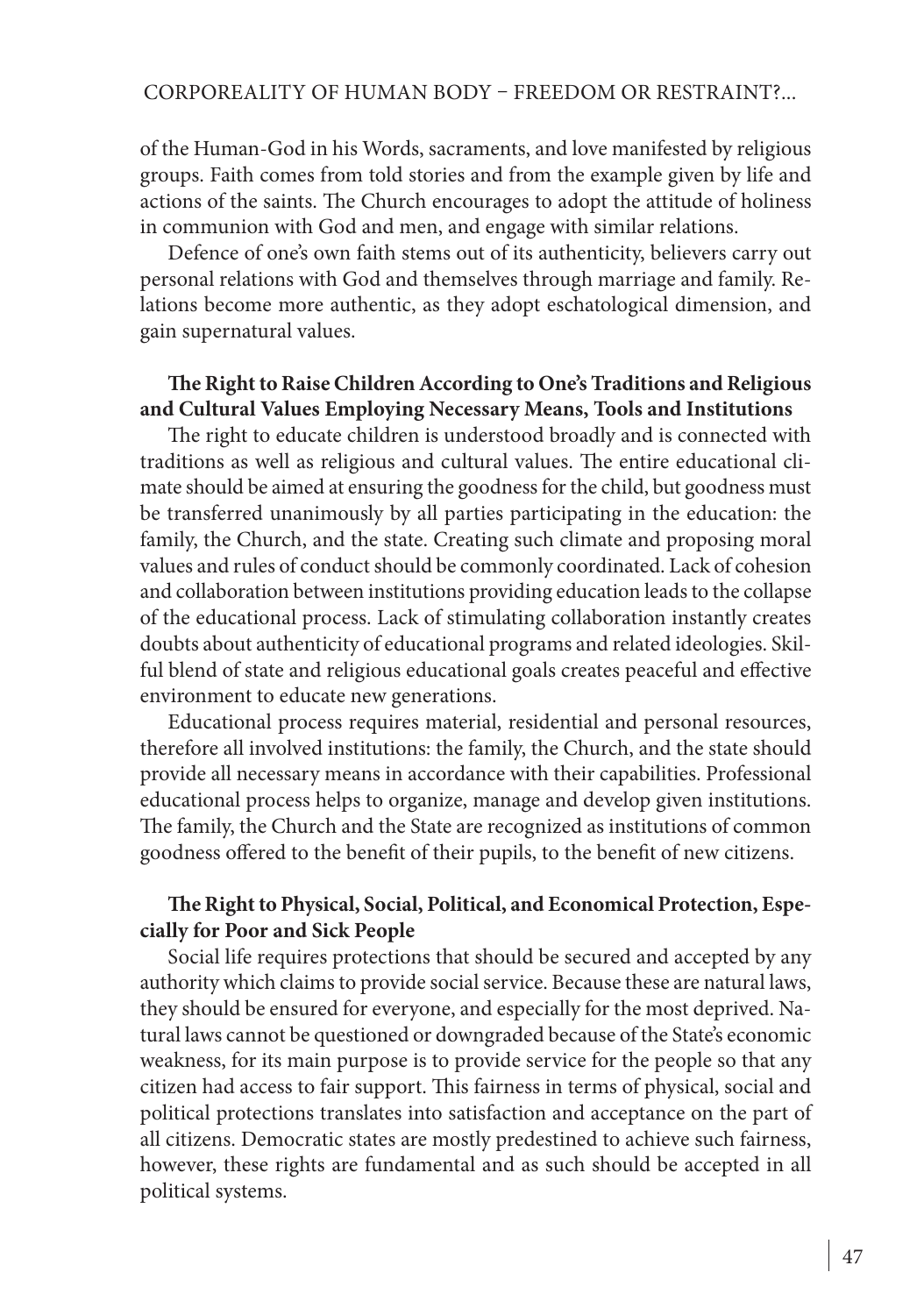#### FAMILY VERSUS POST-MODERNITY CHALLENGES

#### **The Right to Housing Which Secures a Decent Family Life**

The family, basic community, should also have its basic family space. With the current technology in the construction sector, there should be no problem to provide houses for all families. Houses should be cheap, available, connected with vital infrastructure: educational, medical, security (police, municipal guard, fire brigade, gas squads) and recreational.

The administrative authorities should establish nurseries, kindergartens and educational centres close to residential areas inhabited by people. Lack of such infrastructure creates significant inconveniences for the families. Important social securities also include medical centres and pastoral service adequate to the confessed faith and denomination.

The right to housing is closely linked to the right to work. The family needs to have a financial support securing its natural existence, needs to have material resources to exist and transmit life. This most important task – transmission of life – requires parents to work and earn money. This condition is especially important for families living in cities. Appropriate national development policy and responsible employment policy should address those basic family needs.

# **The Right to Express Personal Views and the Right of Representation in Economic, Social and Cultural Public Institutions and Local Institutions. Directly or through Associations**

Human dignity contains the right to freedom which consists in the liberty and freedom of expression. Such freedom also implies responsibility for words. Every human is responsible for thoughts, words and actions pursuant to the moral code which should be followed and practised. In this view, words impose the necessity of individual and social dialogue with other people. A dialogue offers the exchange of information, explanation of needs and declaration of duties.

An organized state has a formalized mode of governance through laws and regulations issued by the central government and local authorities. Central and local administration govern upon the electoral mandate granted by citizens. Since citizens appoint their leadership, they shall subordinate to those authorities, and then require any support and protection they may need.

The true dialogue, based on a given word, is carried via number of institutions. They are supposed to serve the citizen, they should guarantee custodianship with respect to any life condition, or medical, social and financial needs.

# **The Right to Associate With Other Families and Institutions to Properly and Eagerly Fulfil Obligations**

The family is the smallest, but basic institution**,** it helps to create more complex structures, associations of families, cultural institutions, foundations, as well as state organizations, corporations and businesses. Developed countries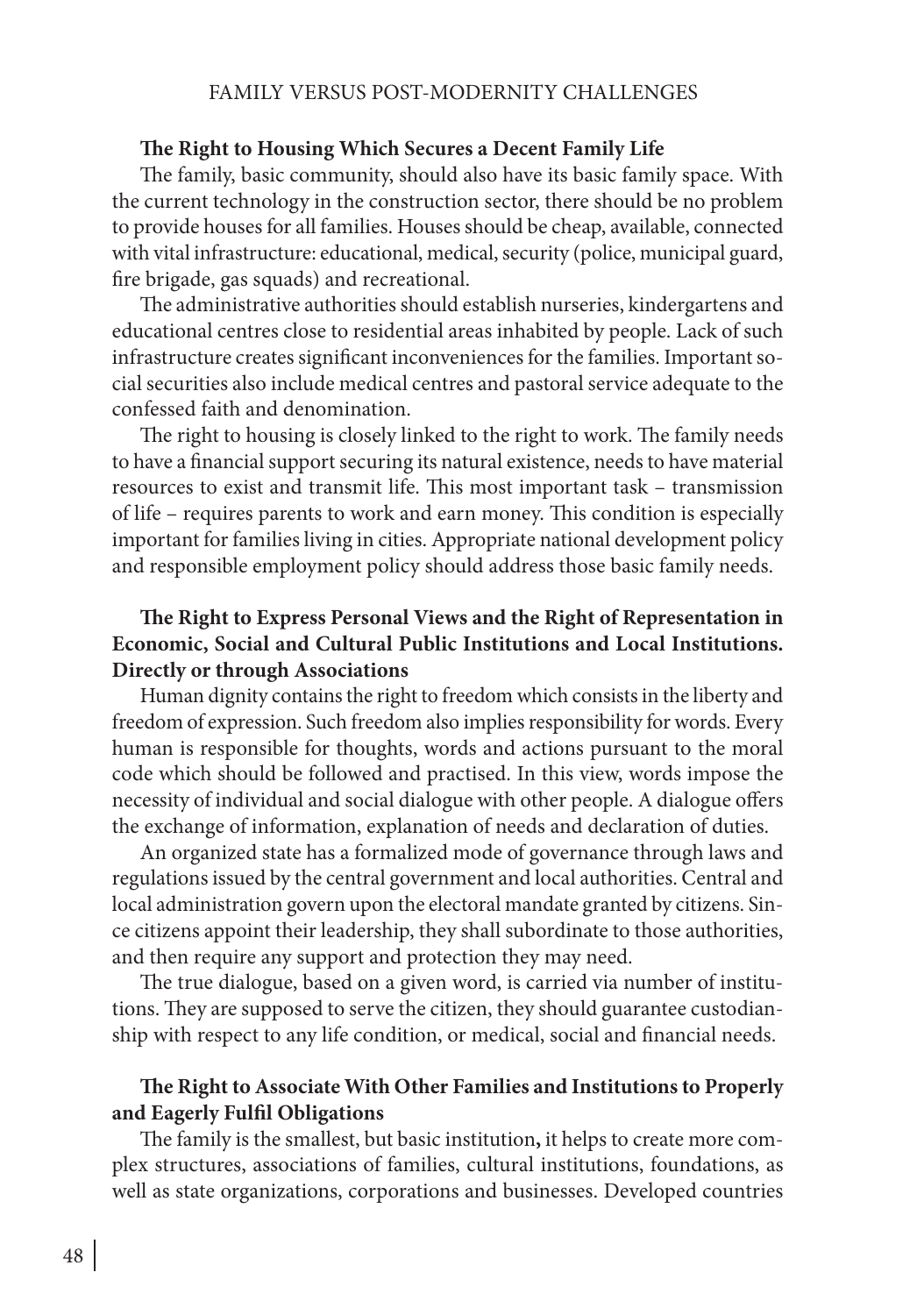have a developed institutional and administrative web, its efficiency and fitness is under constant verification. Institutions undergo the process of organic development, striving to immaculately fulfil and address their civic responsibilities.

With the help of the institutions it is easier to manifest and enforce needs of the families, pursue claims supported by local governments, and fight for social welfare. Organized communities are more effective, help to engage with the dialogue, anticipate dangers, ensure that families are always protected and free to grow without fears about their future.

# **The Right to Protect Minors Through Adequate Institutions and Legislation Against Toxic Pharmaceuticals, Pornography, Alcoholism**

The family is a basic educational entity participating in the process of fostering a new generation. The family has the basic rights and fulfils obligations to the best of its ability. Basic fostering rights and obligations of the family stems from the natural right of birth – the right to transmit life, the largest value that a man has. The laudable task of fostering new generations is carried out by state and religious institutions, including the Church. This subsidiarity principle, which becomes a duty and a constant endeavour in organized societies, brings the need to protect the young generations against pharmacological threats, pornography and alcoholism. Such threats are connected with emerging subcultures, habits an fads created in different environments. Addiction to such threats among new generations stands in conflict with human dignity, with the dignity and purpose of the family, and proves the absence of adequate state institutions.

The culture of family and social life is subject to constant changes, just like the family legislation (*Family and Guardianship Code*, and therefore should be constantly adapted to changeless educational ideals and volatile culture of life.

#### **The Right to Decent Entertainment Corresponding to Family Values**

Entertainment and recreation are inalienable elements of life that are deeply imprinted in the culture of human life and activity. Community meetings in the family environment shape mutual integration and respond to the desire for joy of being together. The right to entertainment also helps to secure free time for parents and children which can be devoted to mutual contacts. Modern working conditions force parents to stay at work for many hours. This, and time needed to travel from home to work and back, cause many hours of separation from children. Free time, shared entertainment, family relaxation give a chance to nurture bonds. Especially young children need this kind of shared time to develop altruistic behaviours necessary in the life of all communities. Work overload, loneliness of children, absence of the family dialogue create the feeling of solitude, alienation. Loneliness of children is compensated by computer games which try to replace interpersonal connections. Unfortunately, such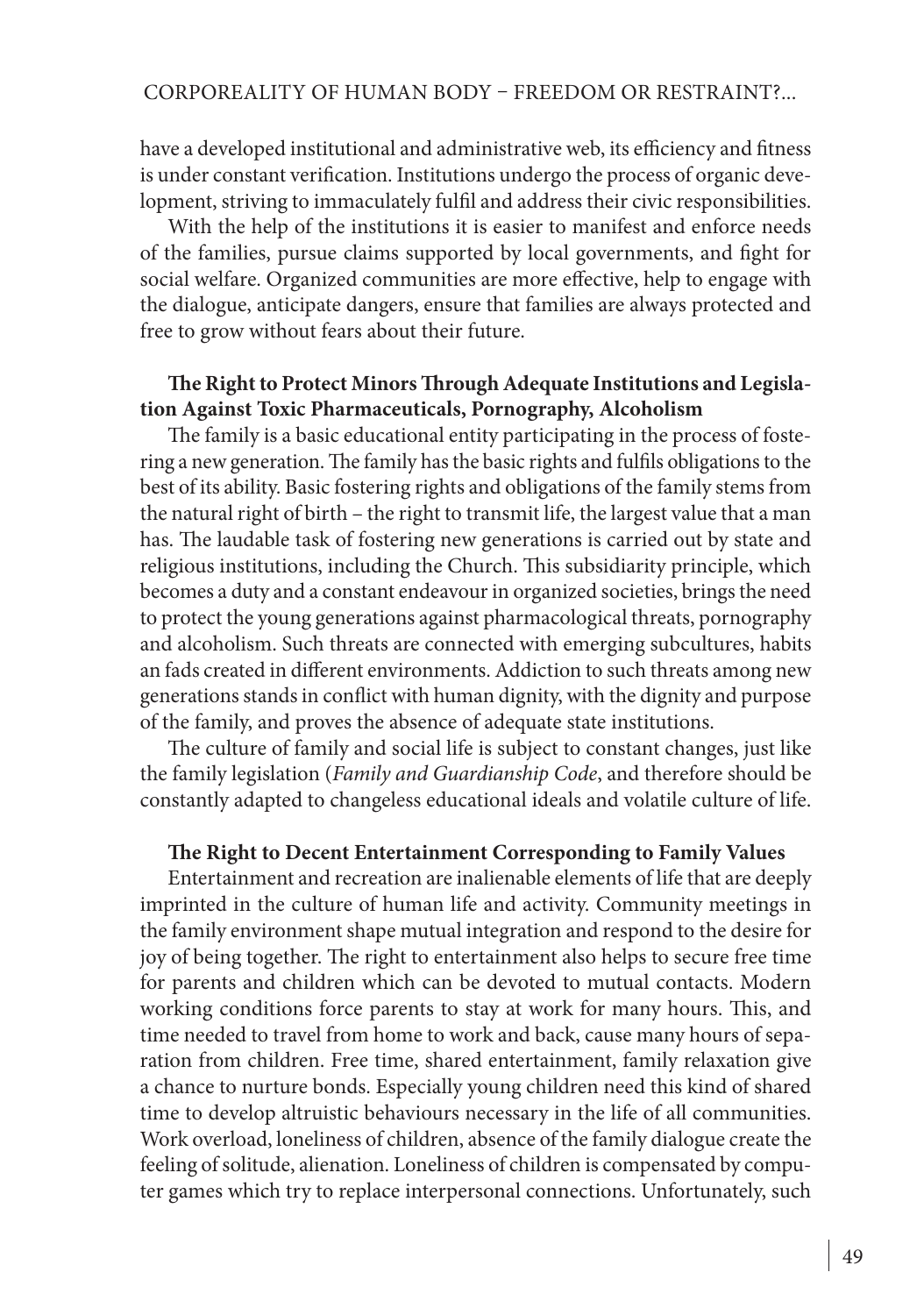a compensation is not effective for personal development. The entertainment proposed for the family and in the family should be based upon values which lead to equity, love and which learn how to build a rooted community.

#### **The Right of Elders to a Dignified Life and to Human and Dignified Death**

The fundamental right of all men to live contains guidelines on how to terminate our existence. Customary rights of given cultures and subcultures created different death rituals. Humans usually die when they are old, following a terminal illness, or as a result of the organism exhaustion. This natural state which affects all men, create the specific need to provide care for elderly people requiring palliative treatment. Regardless of their material status, all human beings have the right to dignified life and dignified death. The right stems from the relation between a human and a society, in which the human lives. Some members of the organized society protect themselves against death, taking out insurances and sickness benefits. Nevertheless, it happens in life that people lose such protections, and in such case the state or other social organizations (local authorities, the Church, religious groups) carry out this basic duty and provide care at the very end of a person's life and bury human body with adequate dignity.

#### **The Right to Emigrate in Search of Better Living Conditions**

Fundamental rights of all humans include freedom, freedom to live, move, work, reside, and travel. Human dignity also includes the freedom of thoughts, religion, expression and the freedom to speak the truth. The freedom of the spiritual aspect of human life is connected with the freedom of body that takes up space. A human has the right to exist, act, experience, learn and to transfer knowledge to others. Human life is most often lived in a given social structure organized in the state. Reciprocal relations between the state and a citizen ensure good living standards as well as housing and financial conditions thanks to job opportunities. Unfortunately, reality of many societies and regional social groups cannot be always properly shaped by the state which may struggle with financial difficulties. Sometimes quiet and peaceful life is not protected, and in such circumstances a citizen has the right to search for better and safer living conditions outside the boundaries of his home country. Fundamental rights of freedom dictate that all citizens of the state should have the ability to emigrate or migrate.

#### **Building the Kingdom of God**

It is difficult to separate internal life of a man from its external activity. Since every human has an individual set of mentalities and behaviours, each man is guided by his own habits, convictions and faith. In social life, religion results from actions performed by a given group of people who manifest their faith publicly, it is interconnected with culture in mutual synergy.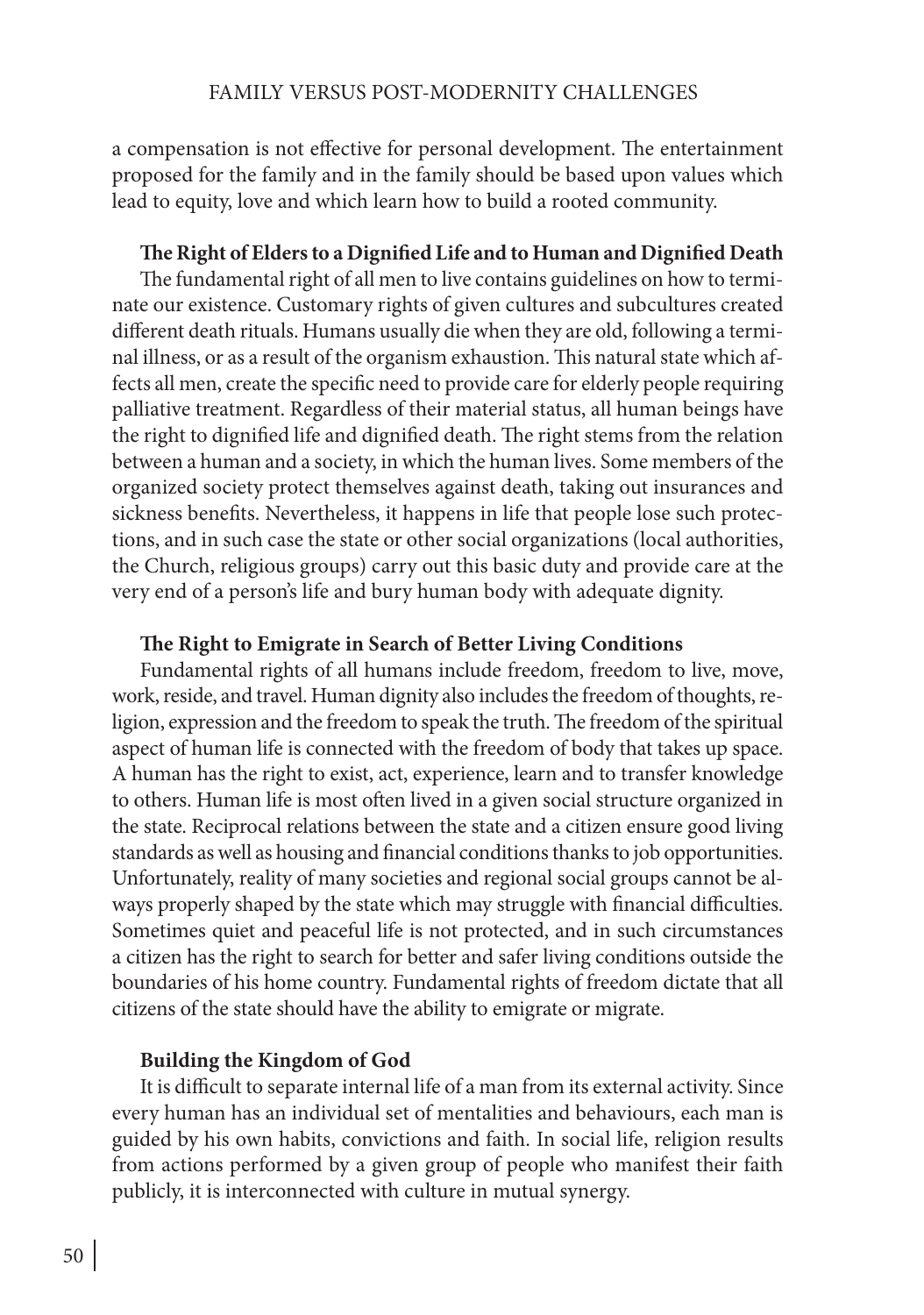The believers who share a given worldview strive to deliver common goodness, they are guided by norms of their religion, especially by rules of their denomination accepted by the state.

In family life, Christians build a community of one religion and one denomination. If differences in terms of the worldview arise, mutual tolerance and skilful children education are needed.

The Small Church, built by the family and within the family, is the foundation of the universal Church, as this is where the faith's social dimension begins. The family environment creates a space for human relations, the most personal and intimate, which are essential and indispensable in the process of education. Value of this relations is ontological, as they form personality of given people, the family environment shapes personal traits and moral attitudes, the family is the beginning of the social order.

The culture of faith and denomination in a given family is translated into social relations in church communities which decide about the image of the entire Church.

The family is also the source – the subject and the object of apostolic mission in the dimension of theological functions: royal (Mathew 5, 13-14), prophetic (Romans 10, 8-10) and priestly (1 Peter 2, 4-5; Romans 12, 1-2). All those dimensions give the *Home Church* a chance to build the Kingdom of God on Earth, and to actively participate in the Church's mission (FC 50). Spouses and parents should be properly prepared to such elevated and important functions, that is why fiancés should learn more about tasks involved with the sacramental union between a man and a woman, which is vowed before God and the Church. The training program includes general, detailed and direct preparations<sup>28</sup>. The structure of these preparations includes personal relations between people. Such relations are both theoretical background and practical approach creating the communion of love, fairness, and reciprocal service. Faith transferred from one family generation to the next serves as the basis for this comprehensive preparation.

The period of engagement is also a special opportunity for future spouses to deepen their faith and knowledge, this is the time of prayer and preparation to fulfil honourable and deserving obligation of building the Kingdom of God on Earth (FC 51).

#### **Parent's Evangelizing and Catechetical Activity**

Parents are the best and most suitable evangelizers for their children, by natural law they have a duty and honour to transfer and strengthen the faith along with norms and rules of Christian life. Parents cannot be and should not

<sup>28</sup> *Zasady przygotowania do sakramentu małżeństwa w Archidiecezji Warszawskiej*. (Rules of preparation to the sacrament of matrimony in the Archdiocese of Warsaw). Annex to the Decree of the Metropolitan Archbishop of Warsaw of 11th of December 2015. (No. 3877/A/2015).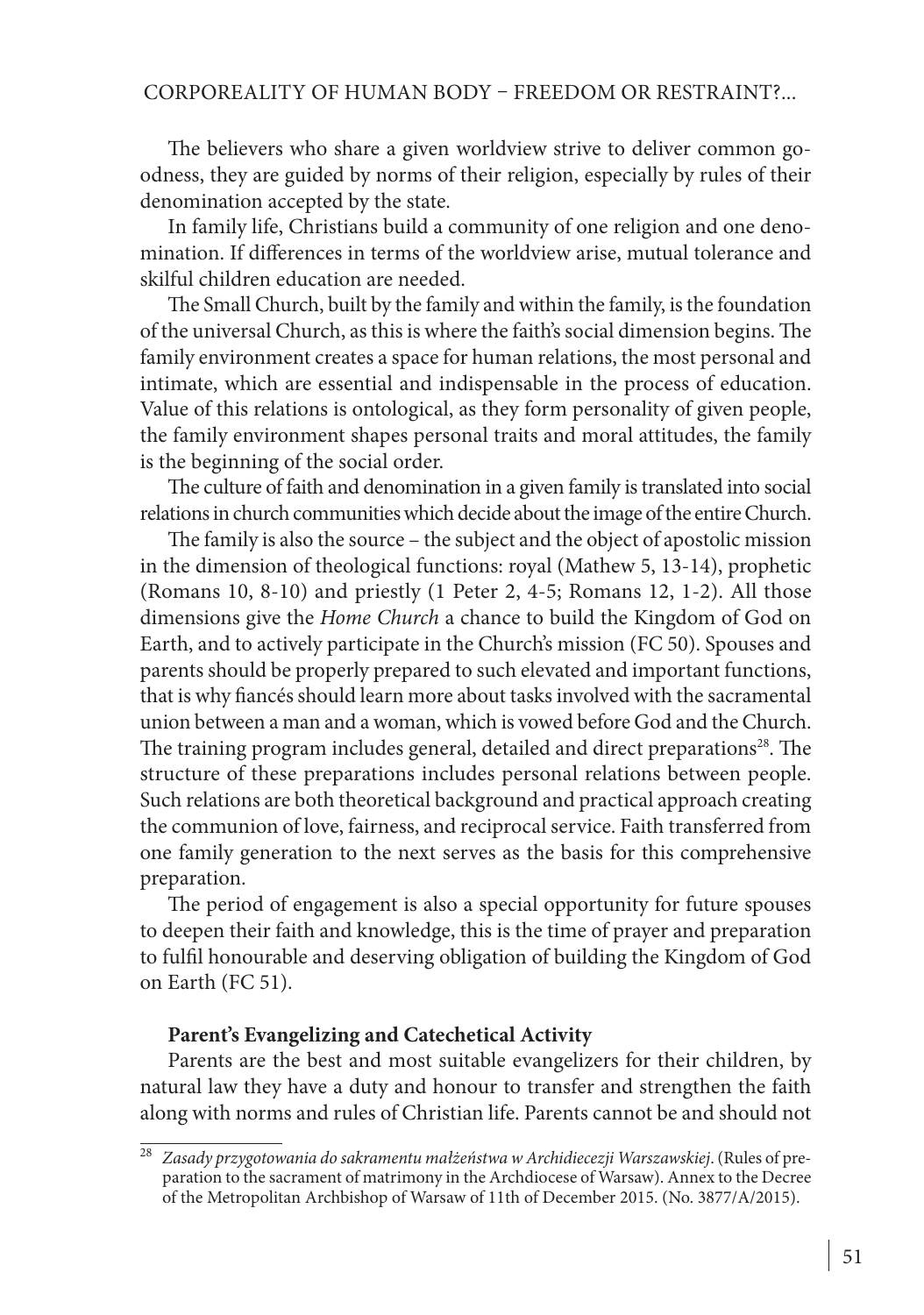be replaced when it comes to the transfer of values, as their nature is embedded in theory and practice of everyday life.

The Church serves a supporting partner for parents. Through spiritual assistance, it indicates that Christ the Saviour is present in the sacrament of the spouses.

Social relations within the *Home Church* are created through evangelization and catechization of children by their parents. One's encounter with God is the most important of these relations. Father's authority in the eyes of his children reminds and shows the authority of God, the Creator and Guardian of everything what exists. A child deprived of fatherly love suffers difficulties with shaping its own personality, and it especially longs for fatherly care and the feeling of safety.

Love of the mother to children supports the entire framework of feelings, sensitive relations, goodness and forgiveness, it creates peace and acceptance for all family members, gives the base for building relations founded on deep and genuine conviction that all children are valuable at each stage of their life and growth.

Evangelization and catechization of children should be reflected in the attitudes of love, goodness and respect to parents. One responds to love by reciprocating this basic feeling supported by the practice of doing good deeds in the atmosphere of obedience, trust and gratitude.

# **Family Relations with God and Each Other**

Christian Family – *Home Church* is engaged in an ongoing dialogue with God who is the foundation and the principle of mutual relations. Dialogue with all family members relies upon ten God's commandments which should be followed in harmony with the commandment of Christ, the commandment of love, as it gives the strength to last in stable and lifelong family and conjugal love. Priestly function of the family is achieved through individual and common prayer. Priestly function contains responsibilities as well as educational and formative tasks. With the family and in the family the believers prepare to the sacraments: Holy Baptism, Confession, First Holy Communion, Confirmation. There is also a general<sup>29</sup> preparation to the sacrament of matrimony. If a sick person is surrounded by love, the family assists during the liturgy of The Anointing of the Sick sacrament.

The family is the part of the parish, it directly participates in the cult of God, in the liturgy of Holy Masses, in the sacraments, it develops its spirituality through the Liturgy of the Word, participates in spiritual training during

<sup>29</sup> Cf. Z. Struzik, *Przewodnik dla narzeczonych i małżeństw. Narzeczeństwo jako przygotowanie do małżeństwa i rodziny w nauczaniu Jana Pawła II, IPJPII* (Guide for the engaged and marriages. The engagement as a preparation to marriage and family in the teachings of John Paul II, IPJPII), Warsaw 2010, p. 121-151.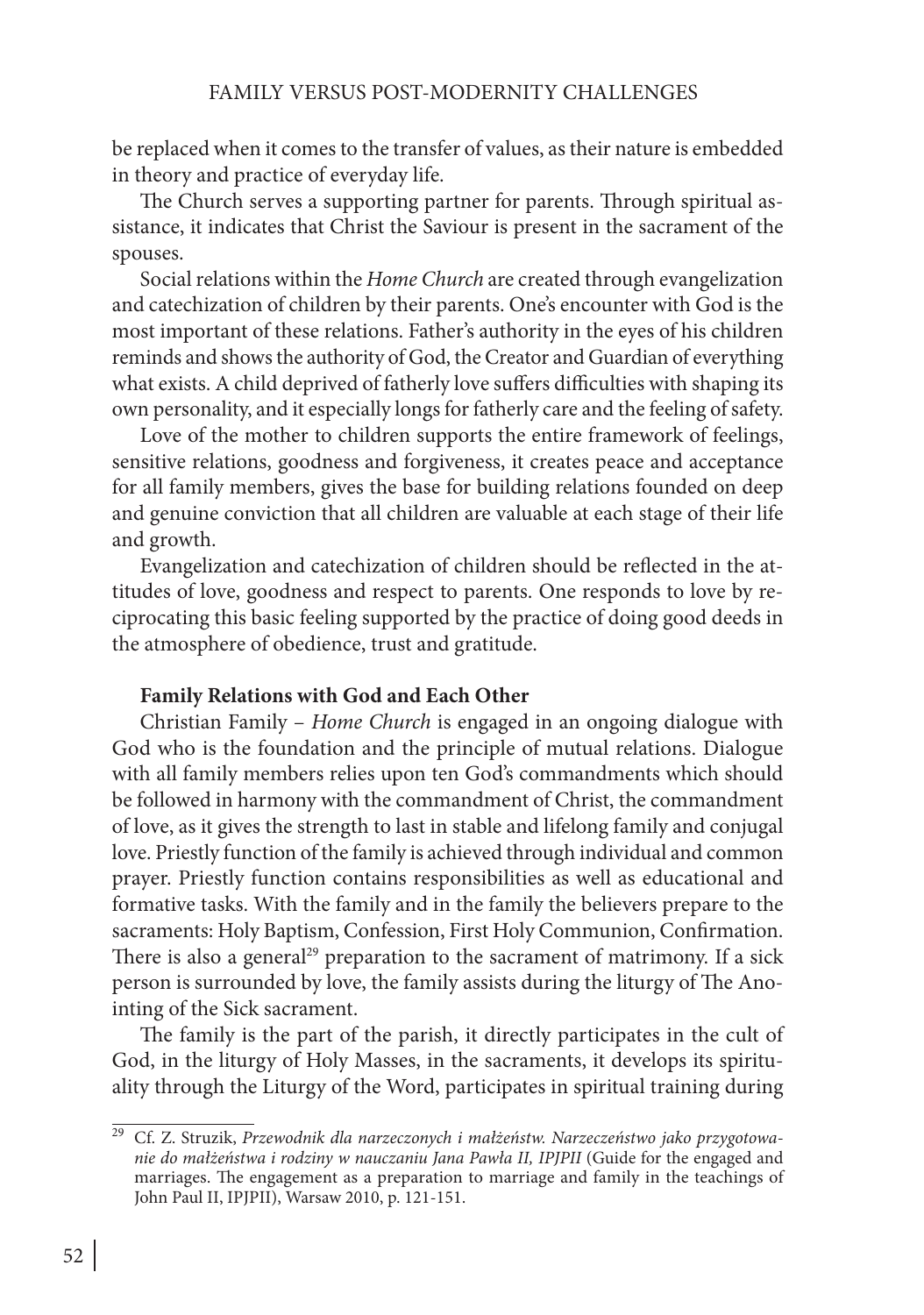the Advent and Lenten sermons. Priestly function of the family also consists in the activity of pastoral groups and communities. The most important include Christian charity actions in Caritas organization.

Sacramental life, constant sacrifice through reciprocal service and common prayer perfectly and completely satisfies interpersonal relations across all spiritual and material dimensions. But the most important priestly function is fulfilled through union with the Eucharistic Jesus. This communion of people – the Home Church – with God gives unity, life, lasting goodness and constant desire to be deserving. The family united in the Eucharist paves the path for holiness and final reunion in the future Kingdom of Heaven (FC 57).

# **Summary**

Having analysed interpersonal relations in the family, we conclude that it is the foundation and the source of all social relations. These relations constantly develop and refine, creating a new human being, enriched by personalities of parents and siblings. Normal and natural growth of any new person is impossible without these relations, similarly it is impossible to create the present and the future of a new life.

In family and social life we encounter many irregularities, pathologies even. These deficiencies indicate areas for improvement and caution against mistakes and negligence.

Interpersonal Relations in the *Home Church* have spiritual, religious dimension, they satisfy the natural desire to encounter God with His redemptive power.

Interpersonal relations in the family create a basis for the creation of other, more developed societies, they offer the foundation to create communities – in neighbourhoods, residential areas, cities, villages, local governments, political parties – and finally form the nation organized in state institutions.

Based on observations and historical events, we may conclude that the family is the smallest, but irreplaceable and needed, institution and acts as a source of natural goodness for humans. The family as an institution has its own rights and fulfils the obligation of life and development.

# **Bibliography**

Aneks do Zarządzenia Arcybiskupa Metropolity Warszawskiego z dnia 11 grudnia 2015 r. (Nr 3877/A/2015) *Zasady przygotowania do sakramentu małżeństwa w Archidiecezji Warszawskiej*

Benedykt XVI, *Deus Caritas est,* Rzym, 25.12.2005.

Ethik Hildebrand von Dietrych*,*, *Wartości moralne są wyłącznie wartościami osobowymi i mogą się urzeczywistniać, jako kwalifikacje jedynie w zachowaniach i działaniach osób*, Regensburg –Stuttgart 1973.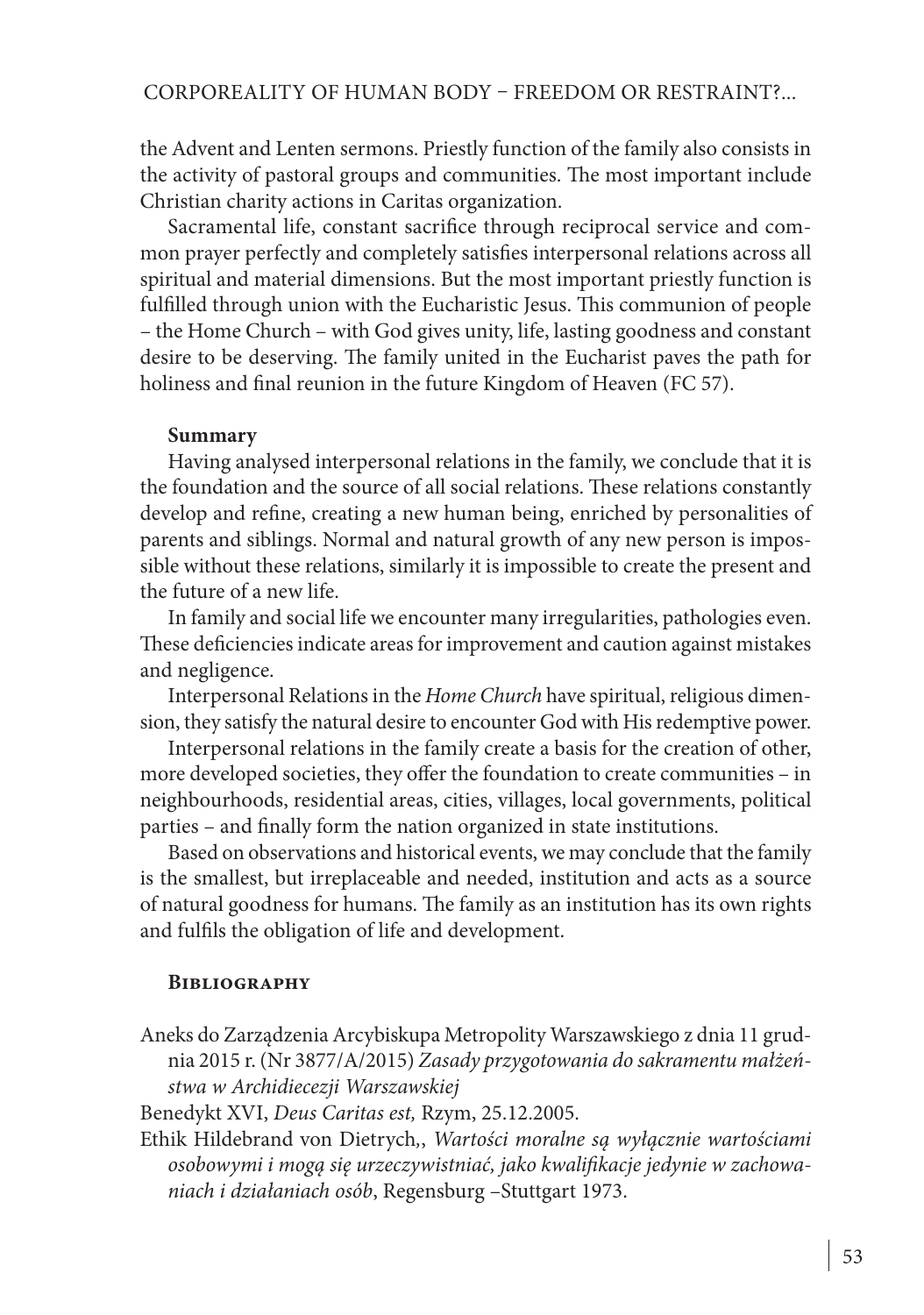# FAMILY VERSUS POST-MODERNITY CHALLENGES

http://pl.wikipedia.org/wiki/Fenomenologia

Jan Paweł II, Adhortacja *Familiaris consortio*, Rzym, 22.11.1981

Katechizm Kościoła Katolickiego, 1625 i 1646.

Paweł VI, *Kościół pielgrzymujący*, Rozważanie w czasie Audiencji Generalnej 13.05.1970.

Pismo Święte Starego i Nowego Testamentu , Wyd. Pallottinum , Poznań 1989. *Słownik języka polskiego*, t. 3, red. M. Szymczak, Warszawa 1981.

Sobór Watykański. II, Dekret o apostolstwie świeckich *Apostolicam actuositatem.* Struzik Zdzisław, *Narzeczeni wobec wiary, życia, płodności i wychowania*, Instytut Papieża Jana Pawła II, Warszawa 2014.

Struzik Zdzisław, *Przewodnik dla narzeczonych i małżeństw. Narzeczeństwo jako przygotowanie do małżeństwa i rodziny w nauczaniu Jana Pawła II*, Instytut Papieża Jana Pawła II, Warszawa 2010.

Wojtyła Karol , *Miłość i odpowiedzialność,* Lublin 1960.

Wojtyła Karol, *Persona e atto (Osoba i czyn*), Rusconi Libri, Roma 1999.

17.10.2014http://pl.wikipedia.org/wiki/To%C5%BCsamo%C5%9B%C4%87 \_%28psychologia%29

**Abstract:** Having analysed interpersonal relations in the family, we conclude that it is the foundation and the source of all social relations. These relations constantly develop and refine, creating a new human being, enriched by personalities of parents and siblings. Normal and natural growth of any new person is impossible without these relations, similarly it is impossible to create the present and the future of a new life.

Based on observations and historical events, we may conclude that the family is the smallest, but irreplaceable and needed, institution and acts as a source of natural goodness for humans. The family as an institution has its own rights and fulfils the obligation of life and development.

Key words: marriage, John Paul II, family, love, marriage and family, education, the dignity of marriage and family, interpersonal relations in the family.

# **"Cielesność człowieka – wolność czy ograniczenie?" Personalne relacje miłości małżeńskiej i rodzinnej w nauczaniu św. Jana Pawła II**

**Abstrakt:** *Analizując relacje interpersonalne w rodzinie dochodzimy do wniosku, że jest ona podstawą i zarazem źródłem wszelkich relacji społecznych. Te relacje nieustannie się rozwijają i doskonalą, tworzą one nowego człowieka, ubogaconego osobowościami rodziców i rodzeństwa. Bez tych relacji nie jest możliwe normalne i naturalne rozwijanie się każdej nowej osobowości, nie jest możliwe tworzenie teraźniejszości i przyszłości nowego życia.*